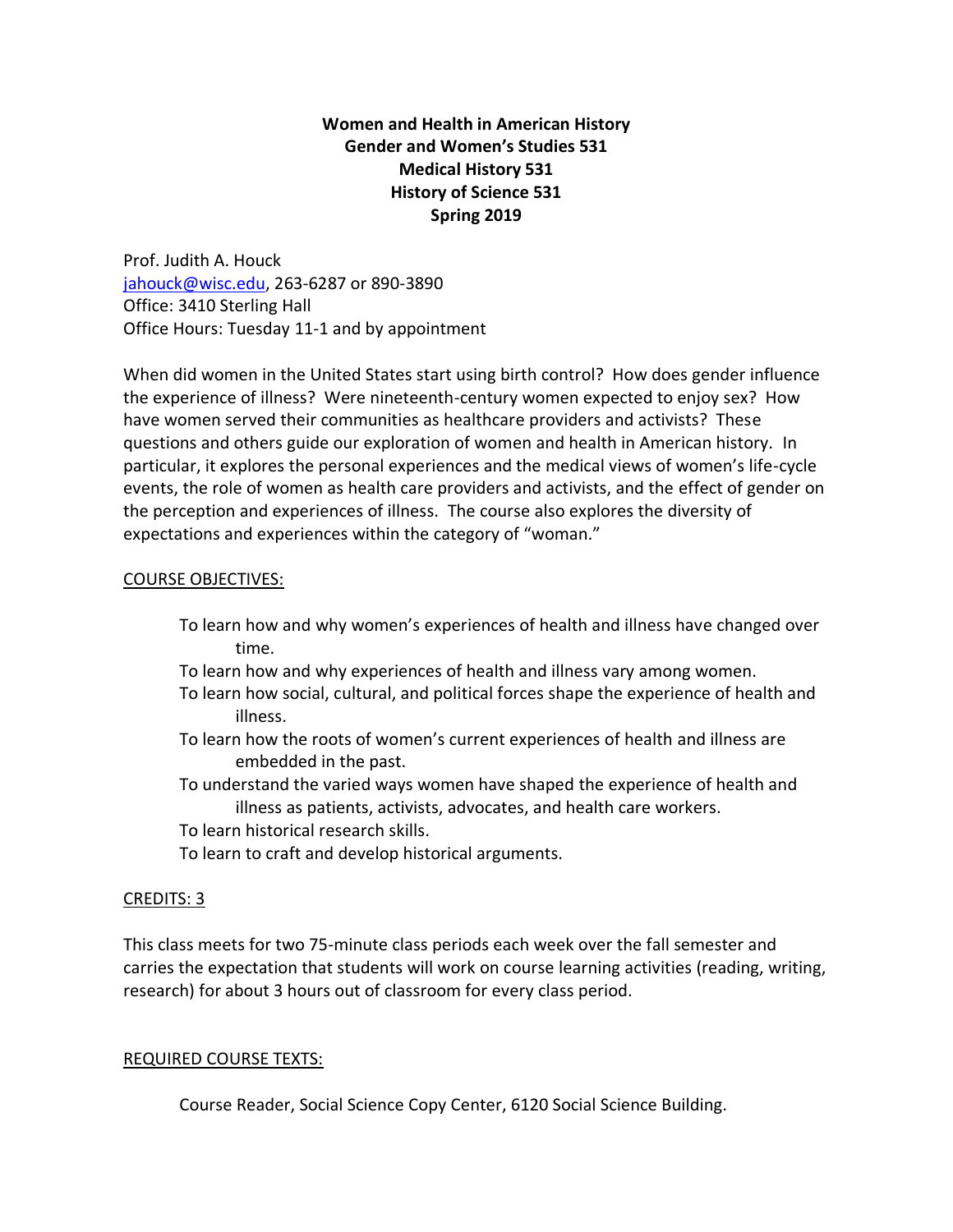## COURSE REQUIREMENTS AND GRADING:

| Participation:                    | 20% |
|-----------------------------------|-----|
| <b>Secondary Source Analysis</b>  | 20% |
| <b>Primary Source Worksheet</b>   | 5%  |
| <b>Research Question and Plan</b> | 10% |
| Thesis Statement and Bibliography | 5%  |
| <b>Historical Research Paper</b>  | 40% |

## **1) Participation:**

Because the discussion of readings is a major component of this course, you will be graded on your preparation for and involvement in class. This approach asks that you engage fully with the material and explore your own beliefs about historical events and processes. I evaluate participation by how well you talk about your ideas, listen and respond to others' ideas, remain sensitive to the feelings of other class members, and take responsibility for moving class discussion forward. Expressing one's ideas and getting reactions from others can help you evaluate your own opinions and ultimately sharpen your thinking.Although I set the grading criteria, you assign your own participation grade daily. (I do reserve the right to revise the grades.) Please note that the most valuable participation does not necessarily come from the student who speaks the most. Students who do not listen to their classmates, who do not make room for various viewpoints and speakers, should not earn the highest participation.

As part of your participation grade, I expect you to complete reading guides before you come to class and turn them in at the end of the discussion. I will provide the reading guides the class session before they are due. These are to help you approach the reading, provide a starting point for class discussion, and guide your study before the exams. **You will be expected to turn in 18 of these**, but feel free to do them all. For the days I do not provide reading guides, I have attached a few general guidelines (Appendix II) to help you think about the texts.

#### **2) Historical Research Paper**

The culminating assignment for this class is a 12-15 page historical research project. In order to help you succeed with the final paper, I have designed four small assignments to help you develop the necessary skills. For more details and deadlines, see Appendix IV.

## **3) Grading Criteria**

For general grading criteria on the research paper see Appendix III.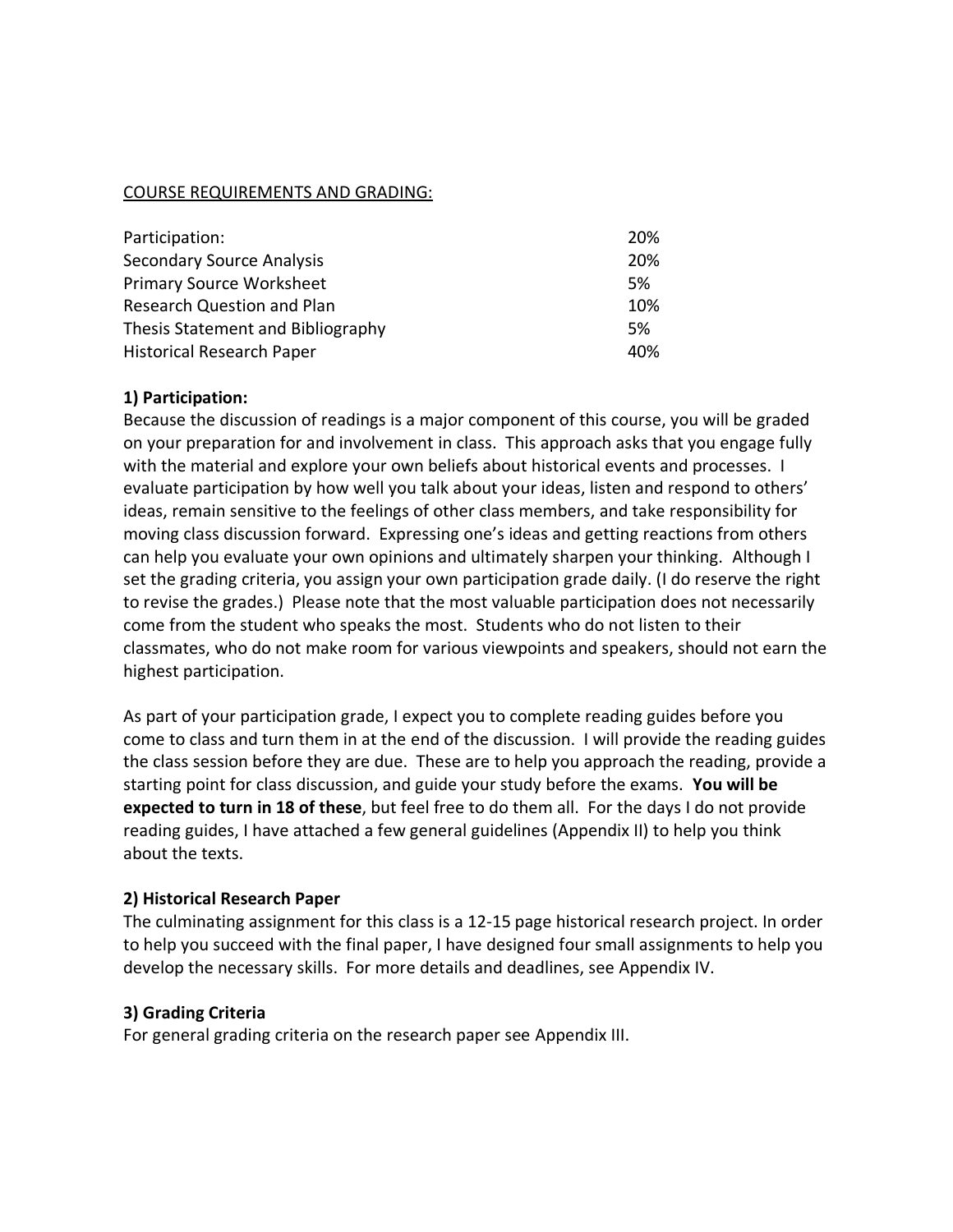# **4) Writing Fellows**

To help with the writing assignments this semester, we have the opportunity to work with the Undergraduate Writing Fellow Program. The Writing Fellows are gifted undergraduates who have received special training to offer critical evaluation and helpful suggestions on your drafts. After you turn in your drafts, I will give them to the Fellows who will read and provide written comments. You will then meet with your Fellow to discuss the paper and strategies for the rewrite. These meetings are mandatory. Your fellows are Emily Atseff [\(atseff@wisc.edu\)](mailto:atseff@wisc.edu) and Miranda Dam (mdam@wisc.edu).

This is a terrific opportunity for several reasons. First, our work is always improved by input from others. While the Fellows have no special training in the content of the course, they are trained to help you develop a well-constructed and persuasive essay. Second, good writing comes through practice and rewriting. The two-draft policy provides a chance for both. Finally, it may help your grade. Many of you will be writing your first historical research paper for this class, and it can be surprisingly challenging. Getting two chances to get it right will improve the quality of your final product.

# **Late Paper Policy:**

Assignments that are late, for whatever reason, will be docked 5 points per day unless I have granted prior approval. This applies to all final assignments, including the take-home exams. Assignments a week or more late will not be accepted. Late drafts will be accepted only in extraordinary cases and only with my prior approval. If you do not turn in a draft, your final paper will be lowered by a minimum of 10 points.

## **GRADING SCALE**

| 93-100   | А  |
|----------|----|
| 88-92    | ΑB |
| 83-87    | R  |
| 78-82    | BС |
| $70-77$  | C  |
| 60-69    | D  |
| $0 - 59$ | F  |

If you have questions about a grade, speak first to the instructor (Houck). If the question is not resolved, speak with the chair of the Department of Gender and Women's Studies (Aili Tripp). She will attempt to resolve the issue informally and inform you of the Appeals Procedures if no resolution is reached informally.

## ACADEMIC INTEGRITY

By enrolling in this course, each student assumes the responsibilities of an active participant in UW-Madison's community of scholars in which everyone's academic work and behavior are held to the highest academic integrity standards. Academic misconduct compromises the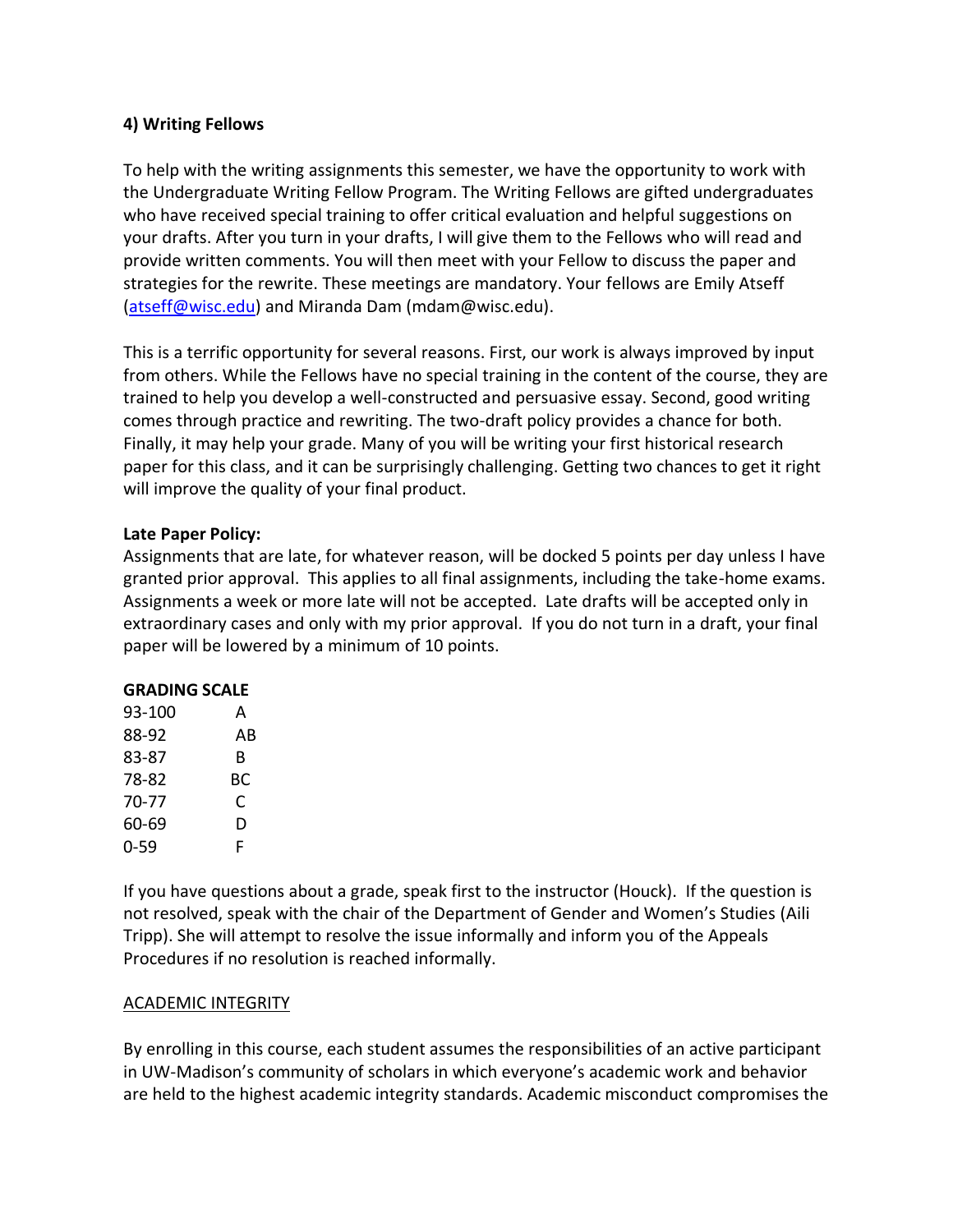integrity of the university. Cheating, fabrication, plagiarism, unauthorized collaboration, and helping others commit these acts are examples of academic misconduct, which can result in disciplinary action. This includes but is not limited to failure on the assignment/course, disciplinary probation, or suspension. Substantial or repeated cases of misconduct will be forwarded to the Office of Student Conduct & Community Standards for additional review. For more information, refer to studentconduct.wiscweb.wisc.edu/academic-integrity/.

## ACCOMMODATIONS FOR STUDENTS WITH DISABILITIES

McBurney Disability Resource Center syllabus statement: "The University of Wisconsin-Madison supports the right of all enrolled students to a full and equal educational opportunity. The Americans with Disabilities Act (ADA), Wisconsin State Statute (36.12), and UW-Madison policy (Faculty Document 1071) require that students with disabilities be reasonably accommodated in instruction and campus life. Reasonable accommodations for students with disabilities is a shared faculty and student responsibility. Students are expected to inform me of their need for instructional accommodations by the end of the third week of the semester, or as soon as possible after a disability has been incurred or recognized. I will work either directly with you or in coordination with the McBurney Center to identify and provide reasonable instructional accommodations. Disability information, including instructional accommodations as part of a student's educational record, is confidential and protected under FERPA."

<http://mcburney.wisc.edu/facstaffother/faculty/syllabus.php>

## DIVERSITY & INCLUSION

Institutional statement on diversity: "Diversity is a source of strength, creativity, and innovation for UW-Madison. We value the contributions of each person and respect the profound ways their identity, culture, background, experience, status, abilities, and opinion enrich the university community. We commit ourselves to the pursuit of excellence in teaching, research, outreach, and diversity as inextricably linked goals.

The University of Wisconsin-Madison fulfills its public mission by creating a welcoming and inclusive community for people from every background – people who as students, faculty, and staff serve Wisconsin and the world." <https://diversity.wisc.edu/>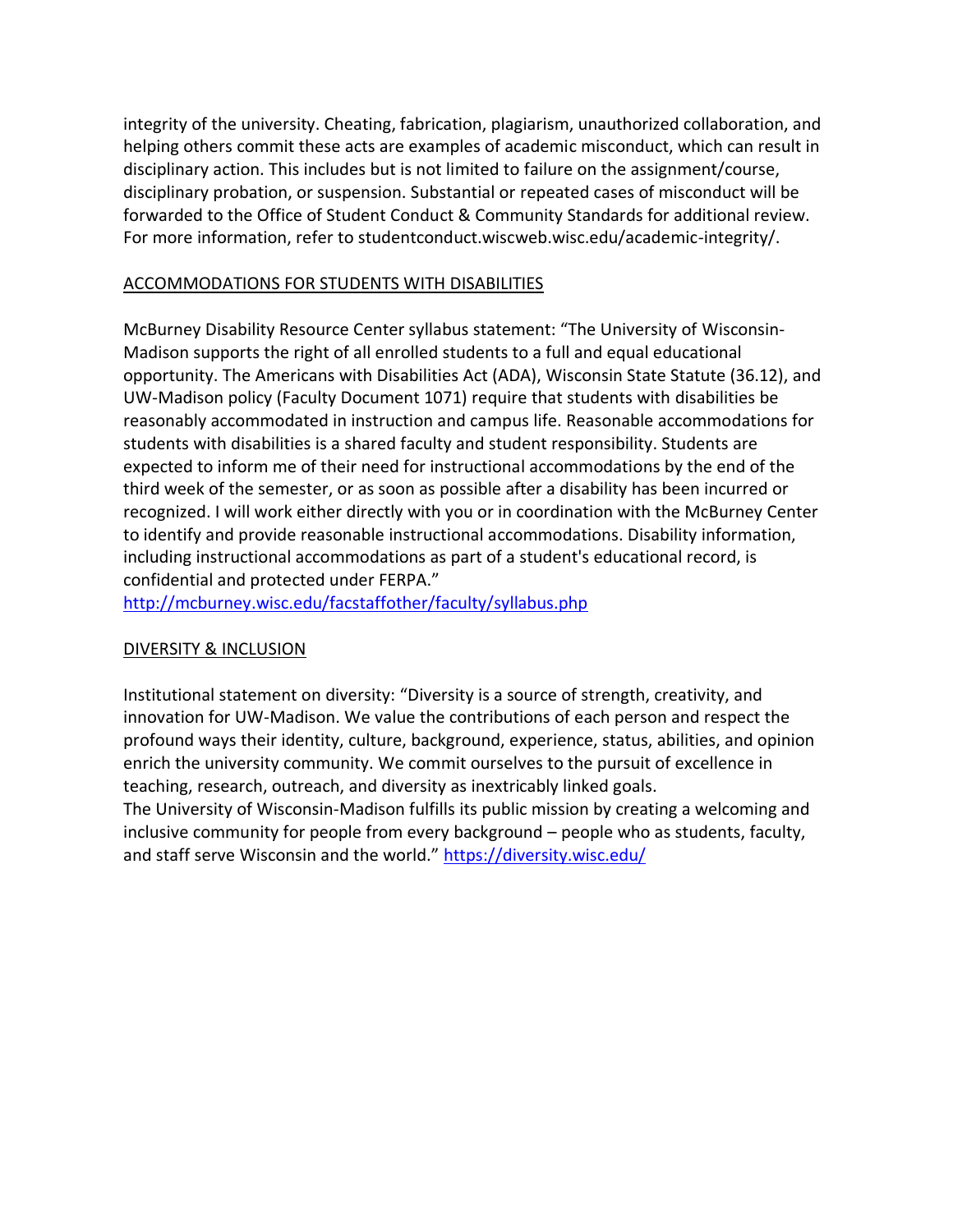# **COURSE SCHEDULE**

| Tuesday, January 22   | Introduction to Women and Health in American History          |
|-----------------------|---------------------------------------------------------------|
| Thursday, January 24  | Menstruation                                                  |
| Tuesday, January 29   | <b>Body Shape</b>                                             |
| Thursday, January 31  | <b>Fitness</b>                                                |
|                       | <b>Paper Topic Due</b>                                        |
| Tuesday, February 5   | Library workshop, 1220 Health Sciences Learning Center (HSLC) |
| Thursday, February 7  | Sexuality                                                     |
| Tuesday, February 12  | Sexuality                                                     |
| Thursday, February 14 | Library workshop, Wisconsin Historical Society, Lobby         |
|                       | <b>Polished Draft of Secondary Source Analysis Due</b>        |
| Tuesday, February 19  | <b>Birth Control</b>                                          |
| Thursday, February 21 | Abortion                                                      |
|                       | <b>Primary Source Worksheet Due</b>                           |
| Tuesday, February 26  | Lesbian Health and Reproduction                               |
| Thursday, February 28 | Trans Identity and Health Care                                |
|                       | <b>Final Draft of Secondary Source Analysis Due</b>           |
| Tuesday, March 5      | Sterilization                                                 |
|                       |                                                               |
| Thursday, March 7     | Pregnancy                                                     |
|                       | <b>Research Question and Plan Due</b>                         |
| Tuesday, March 12     | Childbirth                                                    |
| Thursday, March 14    | Childbirth                                                    |
| March 16-March 24     | <b>Spring Break</b>                                           |
| Tuesday, March 26     | Violence against Women                                        |
| Thursday, March 28    | Menopause                                                     |
|                       | <b>Thesis and Bibliography Due</b>                            |
| Tuesday, April 2      | Physicians                                                    |
| Thursday, April 4     | <b>Nurses</b>                                                 |
| Tuesday, April 9      | Midwives                                                      |
| Thursday, April 11    | <b>Domestic Health Workers</b>                                |
|                       | <b>Polished Draft of Research Paper Due</b>                   |
| Tuesday, April 16     | <b>Feminist Health Workers</b>                                |
| Thursday, April 18    | Women and Illness                                             |
| Tuesday, April 23     | <b>Venereal Disease</b>                                       |
| Thursday, April 25    | <b>Mental Illness</b>                                         |
| Tuesday, April 30     | <b>Breast Cancer</b>                                          |
|                       | <b>Final Draft of Research Paper Due</b>                      |
| Thursday, May 2       | Wrap-up and Evaluations                                       |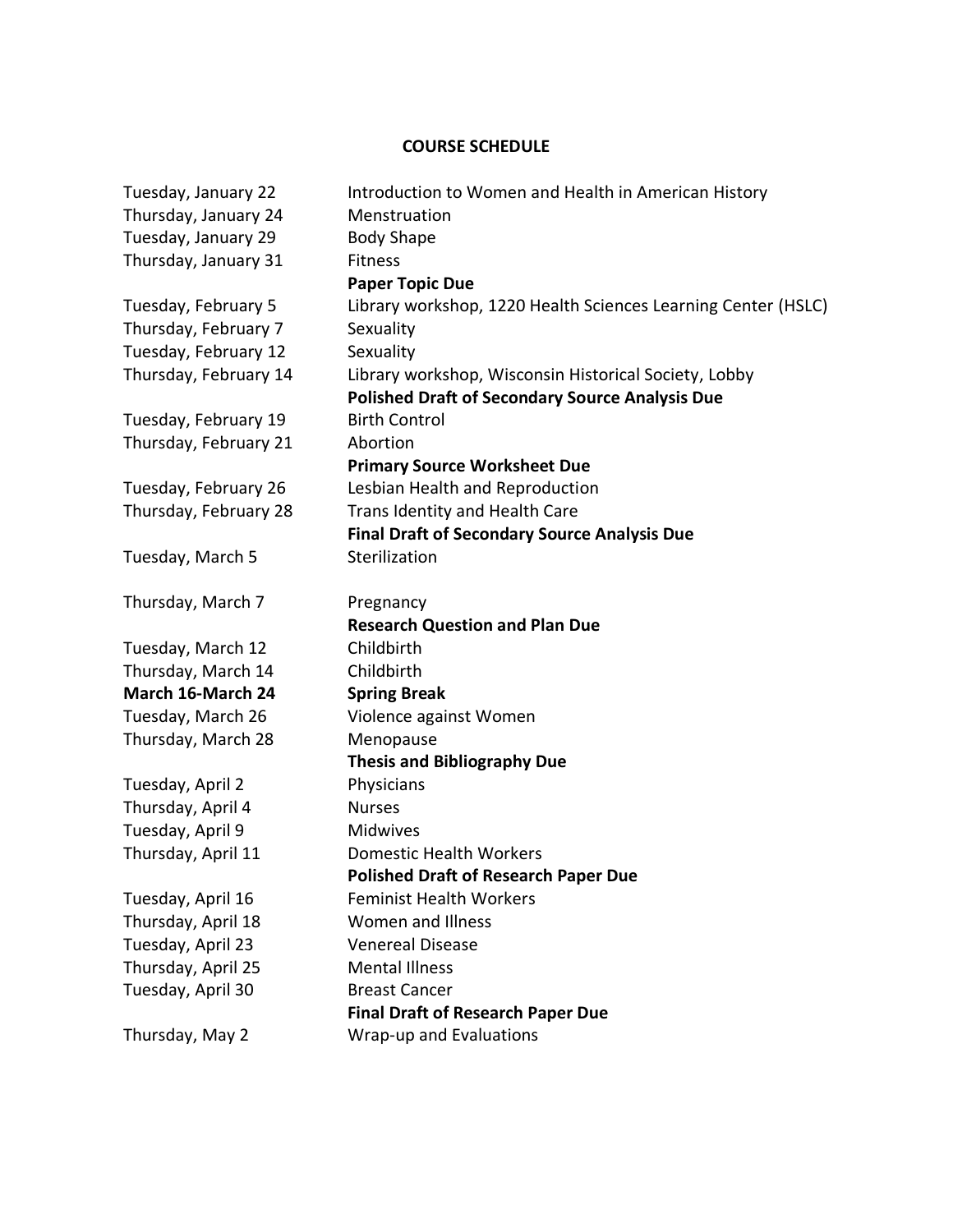Tuesday, January 22

#### **Introduction to Women and Health in American History**

Catherine Beecher, *Letters to the People on Health and Happiness* (1855) in *Roots of Bitterness: Documents of the Social History of American Women*, eds. Nancy Cott, et al (Boston: Northeastern University Press, 1996), 293-297. Sarah Pratt's Diary, 1846-7 (excerpts).

#### **UNIT I: WOMEN AND THEIR BODIES**

Thursday, January 24

#### **Menstruation**

- Edward H. Clarke, *Sex in Education, Or a Fair Chance for the Girls* (Boston: James R. Osgood and Company, 1873), 11-19.
- George Wythe Cook, "Puberty in the Girl," *American Journal of Obstetrics and Diseases of Women and Children* 46 (1902): 804-807.
- W. A. McKeever and T. W. Shannon, "Mothers Talks to Girls: The Dawning of Womanhood," in *The Science of Living: The Home League Reading Course* (Cincinnati, OH: The World Purity Federation, 1930), 736-741.
- Joan Jacobs Brumberg, "Something Happens to Girls: Menarche and the Emergence of the Modern American Hygienic Imperative," *Journal of the History of Sexuality* 4 (1993): 99-127.

"Advice to Women Who are Once-A-Month Witches," *Redbook*, April 1969, 94+.

Tuesday, January 29

## **Body Shape**

- Katharina Vester, "Regime Change: Gender, Class, and the Invention of Dieting in Post-Bellum America," *Journal of Social History* 44 (2010): 39-70.
- Elizabeth Matelski, "(Big and) Black is Beautiful: Body Image and Expanded Beauty Ideals in the African American Community," in *Reducing Bodies: Amass Culture and the Female Figure in Postwar America* (New York: Routledge, 2017), 108-128.
- Robin Stevens, "The Unmaking of a Fat Girl," *Seventeen Magazine*, May 1971, 122- 23+.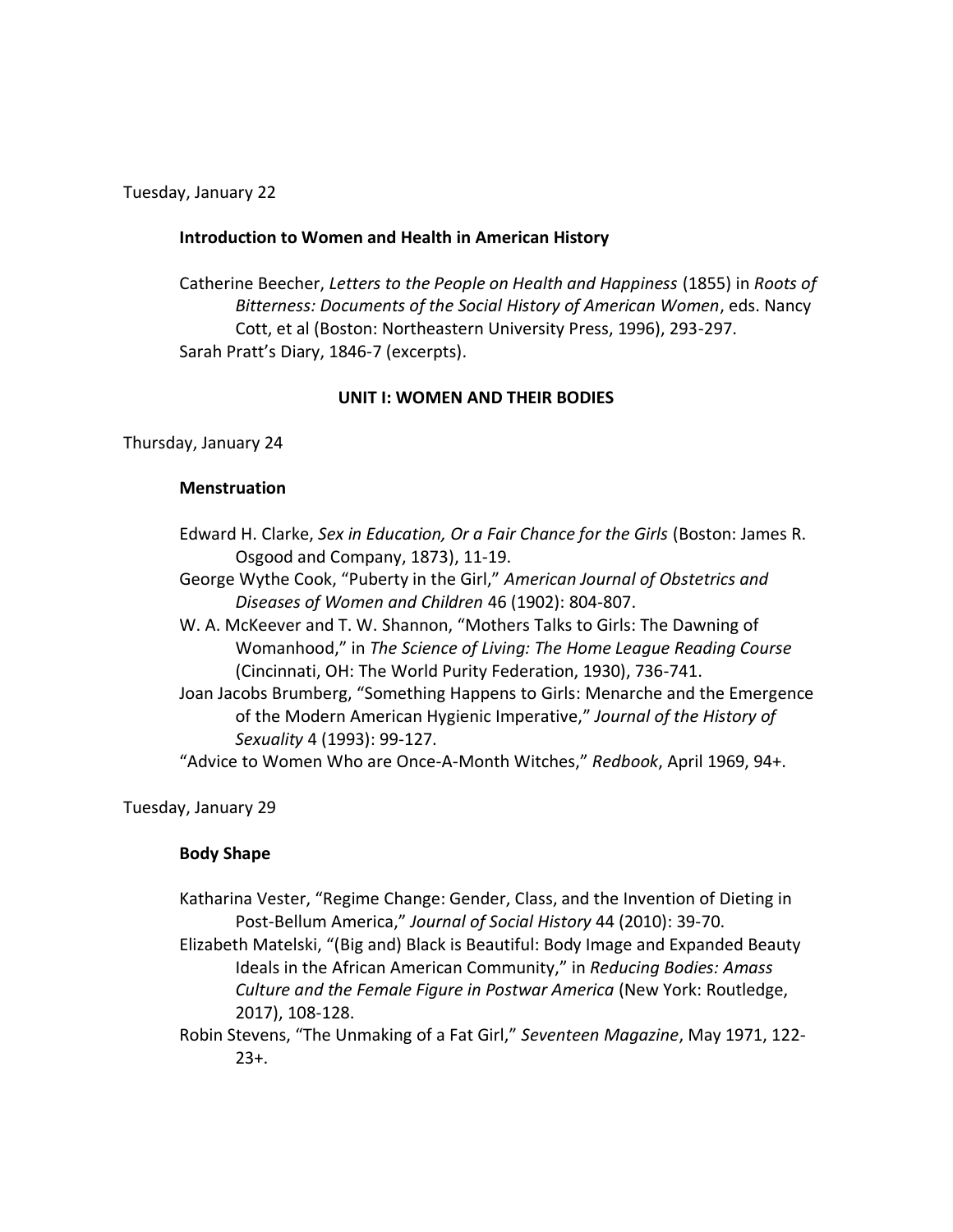Thursday, January 31

## **Fitness**

- Wendy Rouse and Beth Slutsky, "Empowering the Physical and Political Self: Women and the Practice of Self-Defense, 1890-1920," *Journal of the Gilded Age and Progressive Era* 13 (2014): 470-499.
- Pamela Grundy, "From Amazons to Glamazons: The Rise and Fall of North Carolina

Women's Basketball, 1920-1960," *Journal of American History* 87 (2000) 112- 146.

## Tuesday, February 5

Library Workshop, 1220 Health Sciences Learning Center (HSLC)

## Thursday, February 7

#### **Sexuality I**

- Mary Ries Melendy, "Sex Life During Marriage," in *Vivilore: The Pathway to Mental and Physical Perfection* (Chicago: W.R. Vansant, 1904), 309-319.
- E. Azalia Hackley, "Love," in *The Colored Girl Beautiful* (Kansas City: MO: Burton Publishing Company, 1916), 61-68.
- Elizabeth Alice Clement, "The Treat: Transforming Sexual Values at the Turn of the Century," in *Love for Sale: Courting, Treating, and Prostitution in New York City, 1900-1945* (Chapel Hill: UNC Press, 2006), 45-75.
- Cheryl D. Hicks, "'Bright and Good Looking Colored Girl': Black Women's Sexuality and 'Harmful Intimacy in Early Twentieth-Century New York," *Journal of the History of Sexuality* 18 (2009): 418-456.

Tuesday, February 12

## **Sexuality II**

- Jane Gerhard, "Revisiting the Myth of the Vaginal Orgasm: The Female Orgasm in American Sexual Thought and Second Wave Feminism," *Feminist Studies* 26 (2000): 449-476.
- Isabel Emslie Hutton, "Sex Life During Marriage," in *Sex Technique in Marriage* (New York: Emerson Books, 1944), 86-98.
- Marabel Morgan, *The Total Woman* (New York: Pocket Books, 1977), 111-133.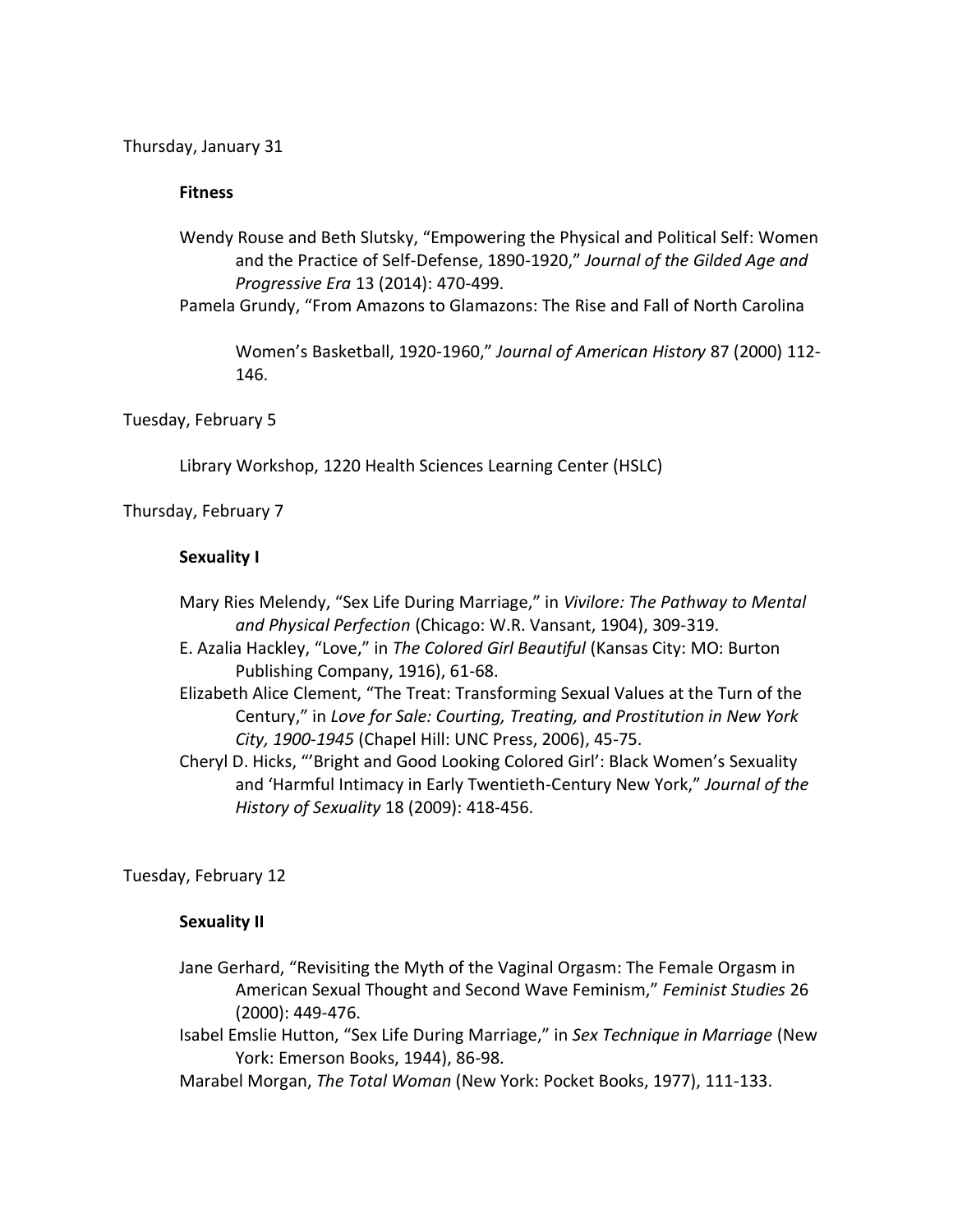Thursday, February 14

Library Tour, Wisconsin State Historical Society

# **Birth Control**

Andrea Tone, "Black Market Birth Control: Contraceptive Entrepreneurship and Criminality in the Gilded Age," *Journal of American History* 87 (2000): 435- 459.

Tuesday February 19

## **Birth Control**

Johanna Schoen, "Fighting for Child Health: Race, Birth Control, and the State in the Jim Crow South," *Social Politics* 4 (1997): 90-113.

Elizabeth Siegel Watkins, "Physicians, Patients, and the New Oral Contraceptives," in *On the Pill: A Social History of Oral Contraceptives* (Baltimore: Johns Hopkins University Press, 1998), 34-52.

Letters from Women to the *Birth Control Review* 1917-1918.

"A Negro Number," *Birth Control Review* 16 (1932): 163-167.

Frederic C. Wood, "Should Birth Control Be Available to Single Women," *Good Housekeeping,* February 1967, 12+.

Thursday, February 21

## **Abortion**

Advertisements, 1841, 1856, 1866, 1932, 1937. Miscellaneous newspapers.

Jennifer A. Nelson, "'Abortions under Community Control': Feminism, Nationalism, and the Politics of reproduction among New York City's Young Lords," *Journal of Women's History* 13 (2001): 157-180.

Karissa Haugeberg, "'How Come There's Only Men Up There?': Catholic Women's Grassroots Anti-Abortion Activism," *Journal of Women's History* 27 (2015): 38- 61.

"Jane," *Voices,* June-November, 1973

D. L. Cuddy, "Black Genocide," *America,* October 3, 1981.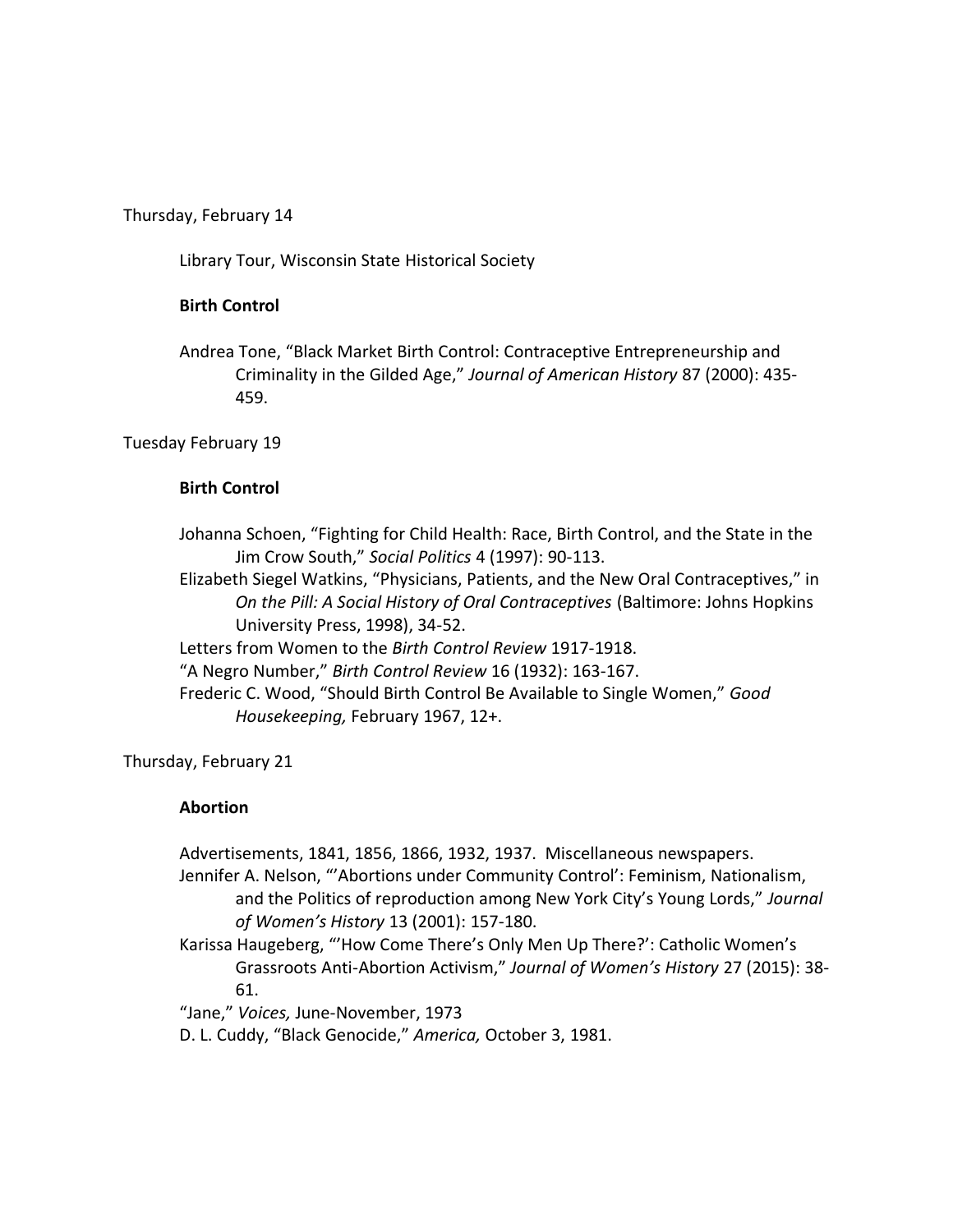Tuesday, February 26

# **Lesbian Health and Reproduction**

Francie Hornstein, *Lesbian Health Care* (1974).

Katie Batza, "From Sperm Runners to Sperm Banks: Lesbians, Assisted Conception, and Challenging the Fertility Industry, 1971-1983," *Journal of Women's History* 28 (2016): 82-102.

Judith A. Houck, "Medicine and Health for Sexual Minorities," *International Encyclopedia of the Social and Behavioral Sciences*, 2nd Edition, 2015):110-117

## Thursday, February 28

# **Trans Identity and Health Care**

- Joanne Meyerowitz, "From Sex to Gender," in *How Sex Changed: A History of Transsexuality in the United States* (Cambridge, MA: Harvard University Press, 2002), 98-129.
- Leslie Feinberg, "Trans Health Crisis: For Us It's Life or Death," *American Journal of Public Health* 91 (2001): 897-900.
- Nancy W. Selix and Stefan Rowniak, "Provision of Patient-Centered Transgender Care," *Journal of Midwifery and Women's Health* 61 (2016): 744-51.

Tuesday, March 5

## **Sterilization**

Johanna Schoen, "Between Choice and Coercion: Women and the Politics of Sterilization in North Carolina, 1929-1975," *Journal of Women's History* 13 (2001): 134-156.

Meg Devlin O'Sullivan, "Informing Red Power and Transforming the Second Wave: Native American Women and the Struggle against Coerced Sterilization in the 1970s," *Women's History Review* 25 (2016): 965-982.

"To Halt the Imbecile's Perilous Line," *The Literary Digest*, May 21, 1927, 11. "Upholds Operating on Feeble-Minded," *New York Times*, May 3, 1927, 19.

Fred P. Graham, "The Law: 'Sterilization or Jail,'" *New York Times*, May 29, 1966, E8.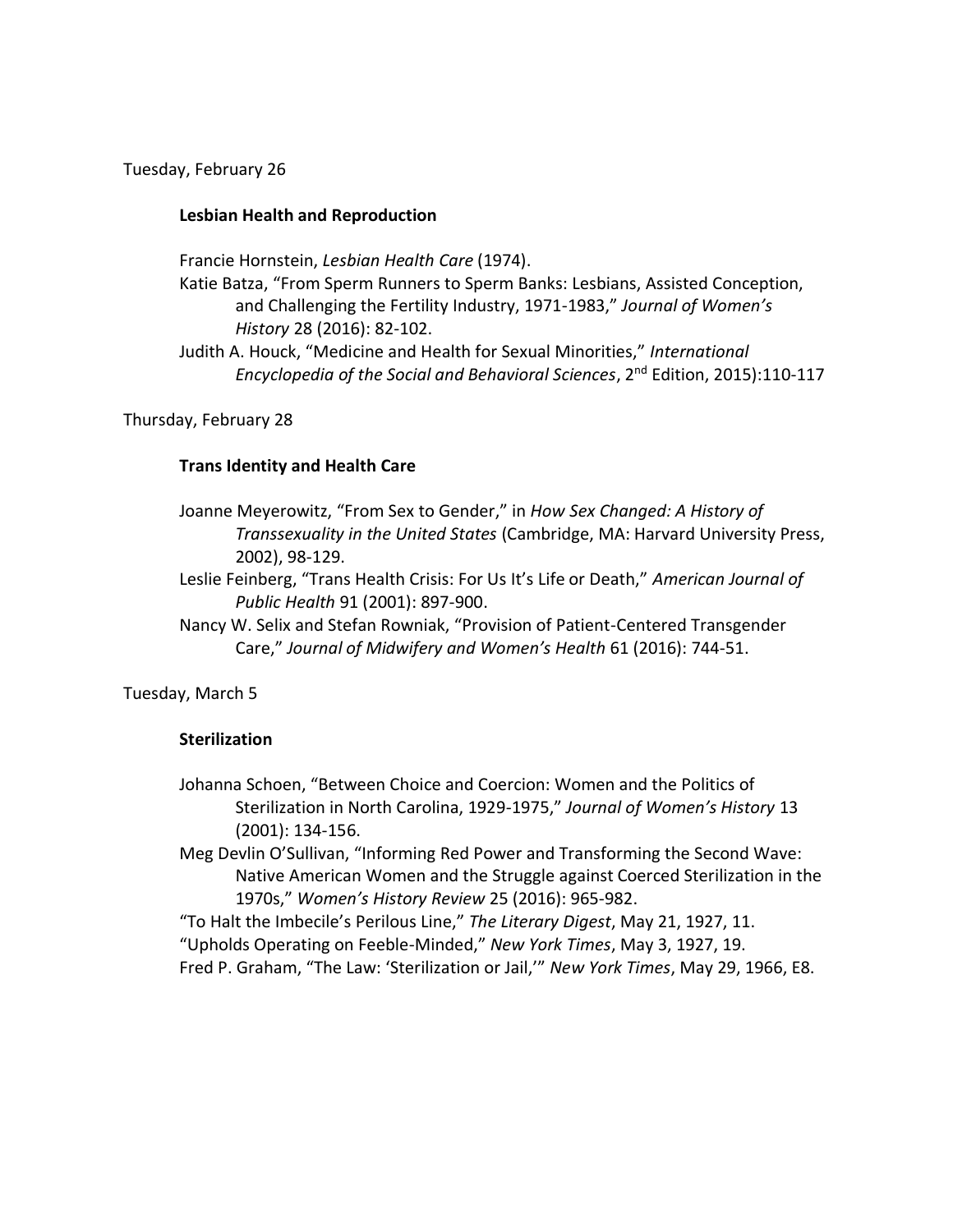Thursday, March 7

#### **Pregnancy**

- Lynn M. Paltrow and Jeanne Flavin, "Arrests of and Forced Interventions on Pregnant Women in the United States, 1973-2005: Implications for Women's Legal Status and Public Health," *Journal of Health Politics, Policy and Law* 38 (2013): 299-343.
- Sarah A. Leavitt, "'A Private Little Revolution': The Home Pregnancy Test in American Culture," *Bulletin of the History of Medicine* 80 (2006): 317-345.

#### Tuesday, March 12

## **Childbirth, Nineteenth Century**

Letters from Nettie Fowler McCormack to Anita McComick Blaine, from Anita to Nettie, and from Miss. Hammond to Mrs. McCormick, 1890 (McCormick papers).

Letters from Jane Savine to Elizabeth Gordon, 1846.

Miriam Rich, "The Curse of the Civilised Woman: Race, Gender and the Pain of Childbirth in Nineteenth-Century American Medicine, *Gender and History* 28 (2016): 57-76.

Thursday, March 14

## **Childbirth, Twentieth Century**

- Charles Anthony Robinson, "Extern: How the Babies of the Slums are Brought into the World," *Century* 115 (1882): 551-60.
- Judith Walzer Leavitt, "Birthing and Anesthesia: The Debate Over Twilight Sleep, " in *Mothers and Motherhood: Readings in American History* ed. Rima Apple and Janet Golden (Columbus: Ohio State University Press, 1997), 242-258.
- Carolyn Herbst Lewis, "'At Home, You're the Most Important Thing': The Chicago Maternity Center and Medical Home Birth, 1932-1973," *Journal of Women's History* 30 (2018): 35-59.

Tuesday, March 26

## **Violence Against Women**

Sean T. Moore, "'Justifiable Provocation': Violence against Women in Essex County, New York, 1799-1860," *Journal of Social History* 35 (2002): 889-918.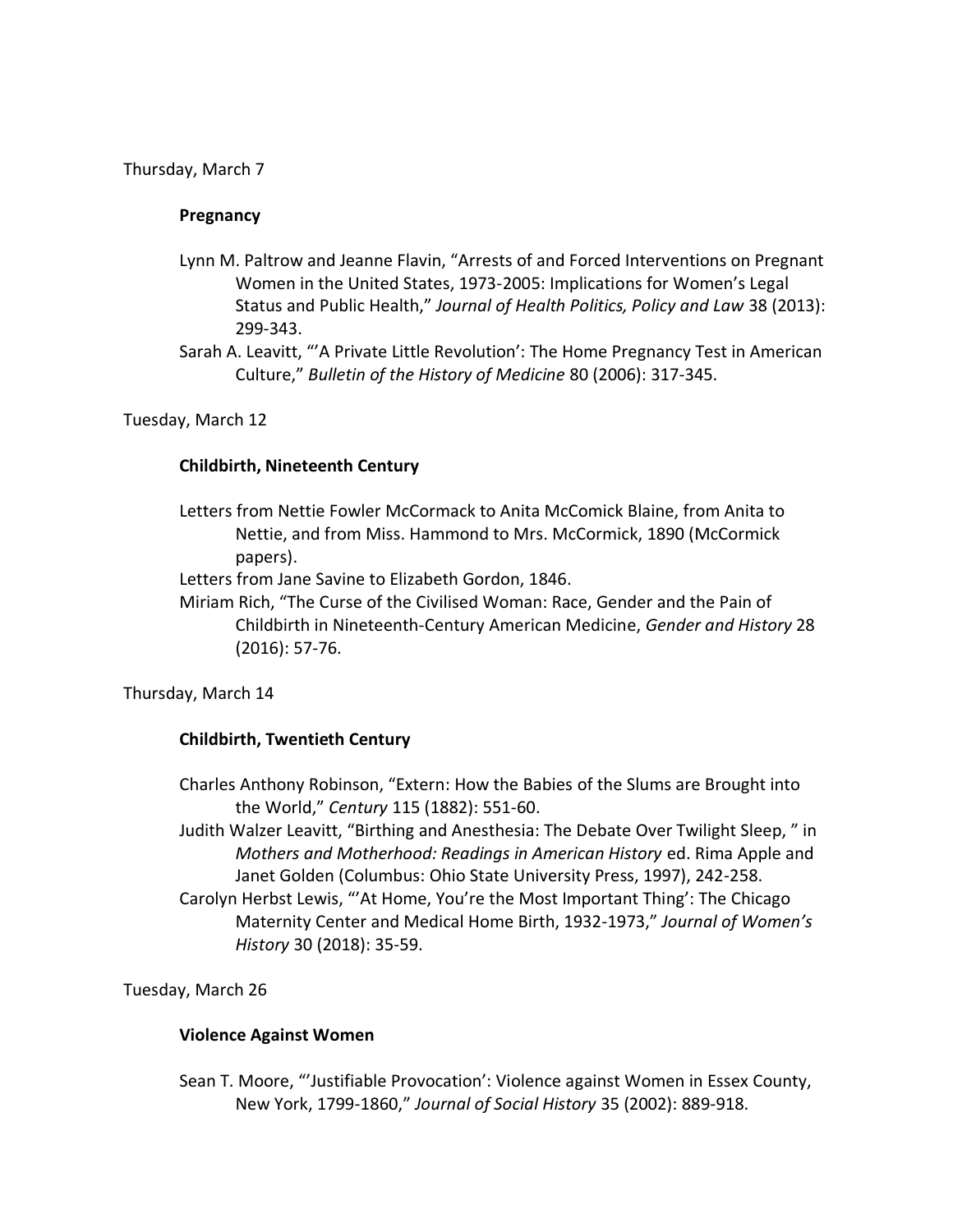Danielle L. McGuire, "'It Was like All of Us Had Been Raped': Sexual Violence, Community Mobilization, and the African American Freedom Struggle," *Journal of American History* 91 (2004): 906-931.

L. S., "Pardoning the Crime of Rape," *The Woman's Journal*, May 25, 1878, 164. L. S., "Crimes against Women," *The Woman's Journal*, June 16, 1877, 188. "Favors Whipping Post," *Wisconsin Weekly Advocate*, September 17, 1903. Susan Griffin, "Rape: The All-American Crime," *Ramparts*, September 1971, 26-35.

Thursday, March 28

#### **Menopause**

Robert A. Wilson, "A Key to Staying Young," *Look*, January 11, 1966, 66+. Letter from Mrs. Blindt to the American Medical Association, November 9, 1970. Survey responses re menopause c. 1950, Dorothy Brush Papers. Letters and questionnaire responses to Women in Midstream, c. 1975. Judith A. Houck, "'What Do These Women Want?': Feminist Responses to *Feminine Forever*, 1963-1980," *Bulletin of the History of Medicine* 77 (2003): 103-132.

#### **UNIT II: WOMEN HEALTH CARE WORKERS**

Tuesday April 2

## **Physicians**

| Arleen Marcia Tuchman, "Situating Gender: Marie E. Zakrzewska and the Place of    |
|-----------------------------------------------------------------------------------|
| Science in Women's Medical Education," Isis, 95 (2004): 34-57.                    |
| Ellen S. More, "'A Certain Restless Ambition': Women Physicians and World War I," |
| American Quarterly 41 (1989): 636-660.                                            |
| Florence Brown Sherbon, "Women in Medicine," The Medical Woman's Journal          |
| $(1925): 240-243.$                                                                |
| Isabella Vandervall, "Some Problems of the Colored Woman Physician," The          |
| Woman's Medical Journal 27 (1917): 156-158.                                       |
| "Can a Colored Woman Be a Physician," The Crisis, February 1933, 33-34.           |
| "Dear Mrs. "September 2, 1964 letter from unnamed medical school.                 |
|                                                                                   |

Thursday, April 4

## **Nurses**

Emily K. Abel, "'We Are Left So Much Alone to Work Out Our Own Problems': Nurses on American Indian Reservations During the 1930s," *Nursing History Review* 4 (1996): 43-64.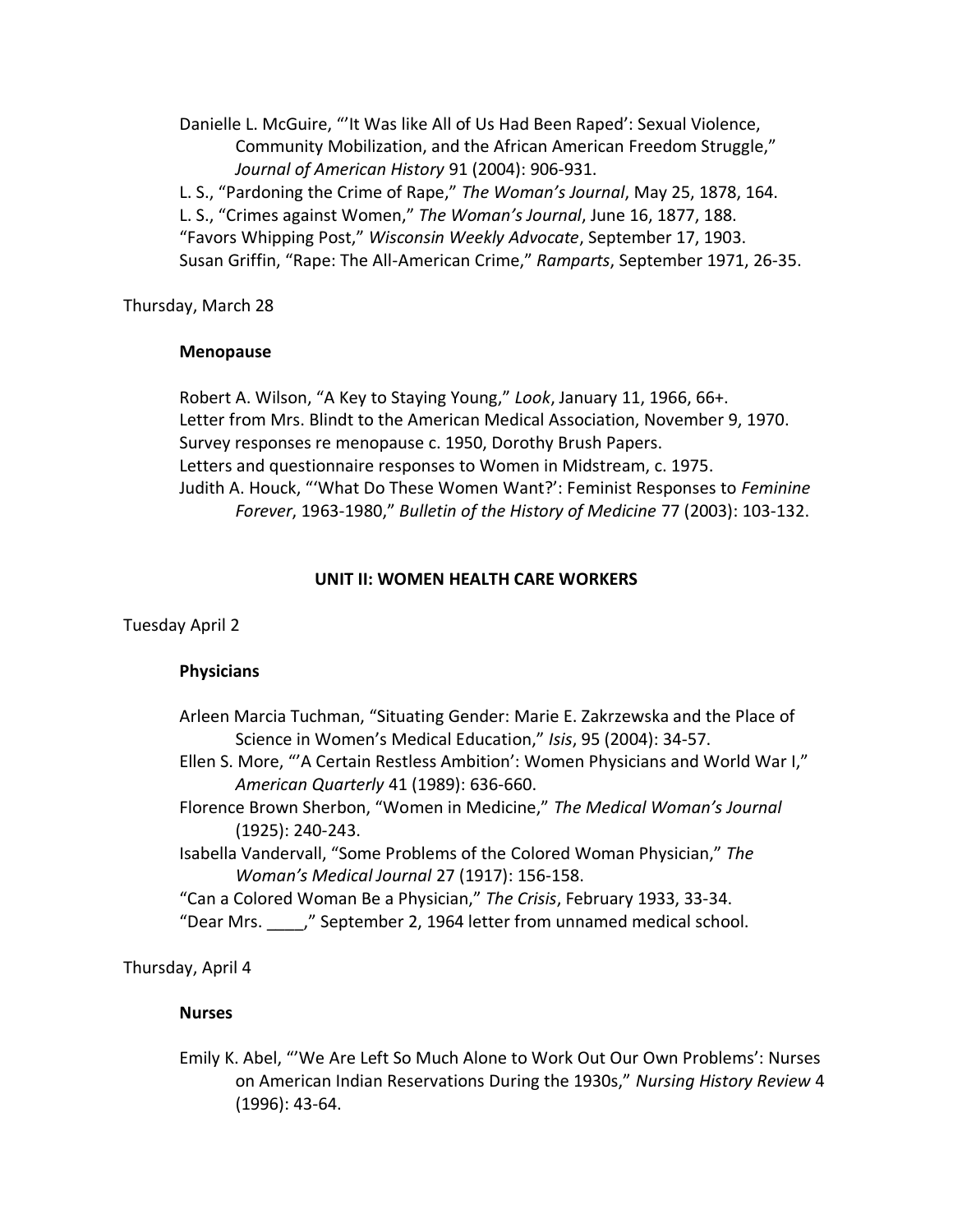- Charissa J. Threat, "'The Hands That Might Save Them': Gender, Race and the Politics of Nursing in the United States during the Second World War," *Gender and History* 24 (2012): 456-474.
- Nina Gage and Alma Haupt, "Some Observations on Negro Nursing in the South," *Public Health Nurse* 24 (1932): 674-680.

# Tuesday, April 9

#### **Midwives**

- "Official Midwife" and "Birth Practices," in *Listen to Me Good: The Life Story of an Alabama Midwife*, Margaret Charles Smith and Linda Janet Holmes (Columbus: Ohio State University Press, 1996), 63-112.
- Susan L. Smith, "Medicine, Midwifery, and the State: Japanese American and Health Care in Hawai'i, 1885-1945," *Journal of Asian American Studies* 4 (2001): 57- 75.

Thursday, April 11

#### **Domestic Health Workers**

- Eileen Boris and Jennifer Klein, "Neither Nurses nor Maids," in *Caring for America: Home Health Care Workers in the Shadow of the Welfare State* (New York: Oxford University Press, 2012), 19-39.
- Elena Conis, "A Mother's Responsibility: Women, Medicine, and the Rise of Contemporary Vaccine Skepticism in the United States," *Bulletin of the History of Medicine* 87 (2013): 407-435.

## Tuesday, April 16

## **Feminist Health Workers**

- Wendy Kline, "'Please Include This in Your Book': Readers Respond to Our Bodies Ourselves," *Bulletin of the History of Medicine* 79 (2005): 81-110.
- Judith A. Houck, "The Best Prescription for Women's Health: Feminist Approaches to Well-Woman Care," in *Prescribed: Writing, Filling, Using, and Abusing the Prescription in Modern America*, Jeremy A. Greene and Elizabeth Siegel Watkins, eds. (Baltimore: Johns Hopkins University Press, 2012), 134-156.
- Byllye Y. Avery, "Breathing Life Into Ourselves: The Evolution of the National Black Women's Health Project," in *Black Women's Health Book: Speaking for Ourselves,* new, expanded edition, ed. Evelyn White (Seattle: Seal, 1994), 4- 10.
- West Coast Sisters, *Self-help Clinic I* and *II* (1971).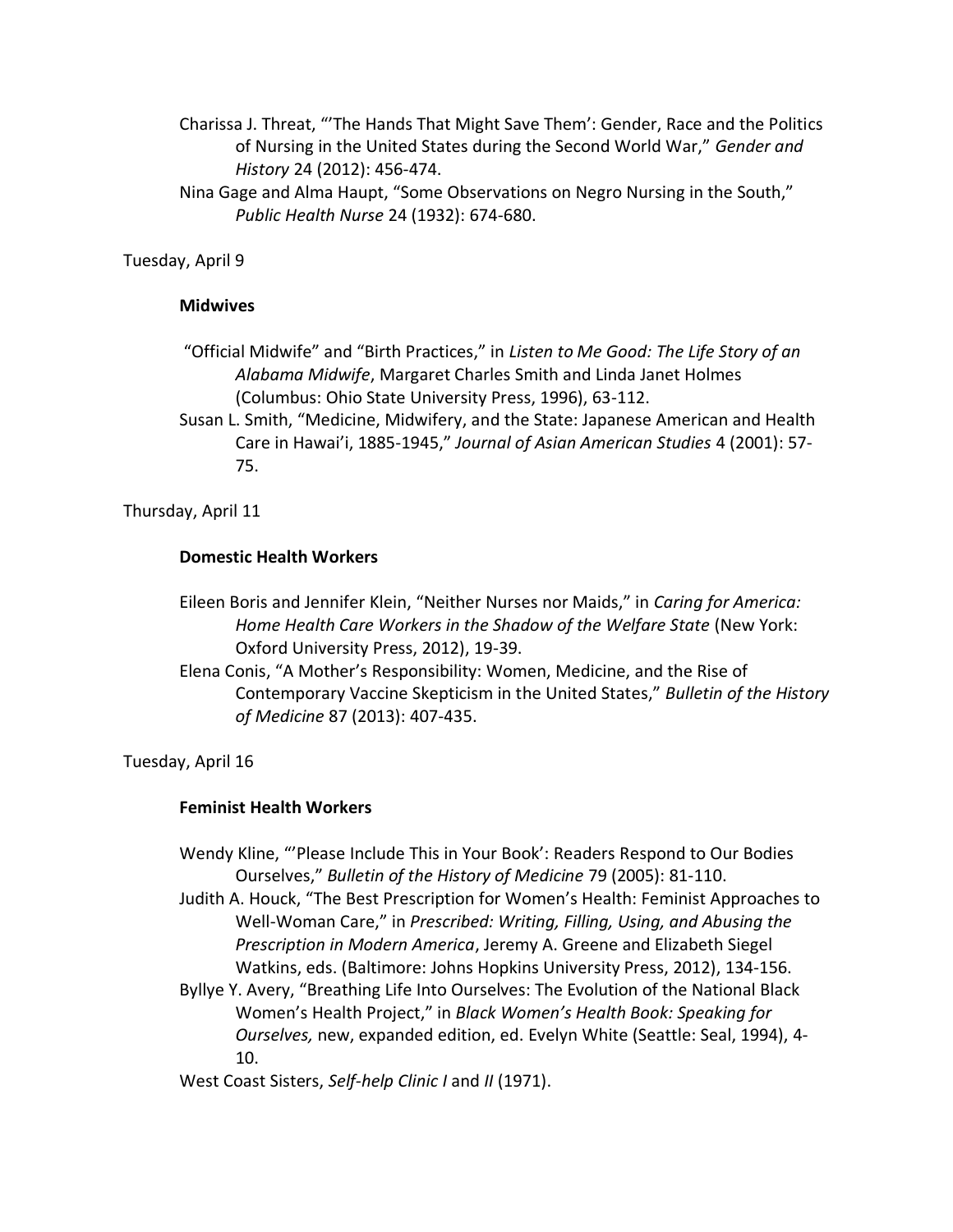#### **UNIT III: GENDER AND DISEASE**

Thursday, April 18

#### **Women and Illness**

- Judith Walzer Leavitt, "Gendered Expectation: Women and Early Twentieth-Century Public Health," in *Women and Health,* 612-633.
- Susan Cahn, "Come Out, Come Out, Whatever You've Got; or Still Crazy After All These Years," *Feminist Studies* 29 (2003): 7-18.

#### Tuesday, April 23

## **Venereal Disease**

- Alexandra Lord, "'Naturally Clean and Wholesome': Women, Sex Education, and the United States Public Health Service, 1918-1928," *Social History of Medicine*, 17 (2004): 423-441.
- Paul A. Lombardo, "A Child's Right to Be Well Born: Venereal Disease and the Eugenic Marriage Laws," *Perspectives in Biology and Medicine* 60 (2017): 211-232.
- Prince A. Morrow, "The Relations of Social Disease to the Family," *American Journal of Sociology* 14 (1909): 622-37.

Thursday, April 25

## **Mental Illness**

Charlotte Perkins Gilman, *The Yellow Wallpaper* (1892). Laura D. Hirshbein, "Science, Gender, and the Emergence of Depression in American Psychiatry, 1952-1980," *Journal of the History of Medicine and Allied Sciences* 61 (2006): 187-216.

Tuesday, April 30

#### **Breast Cancer**

- Robert Aronowitz, "Do Not Delay: Breast Cancer and Time, 1900-1970," *Milbank Quarterly*, 79 (2001): 355-386.
- Barbara Ehrenreich, "Welcome to Cancerland: A Mammogram Leads to a Cult of Pink Kitsch," *Harper's,* November 2001, 43-53.

Thursday, May 2

#### **Wrap-up and Evaluation**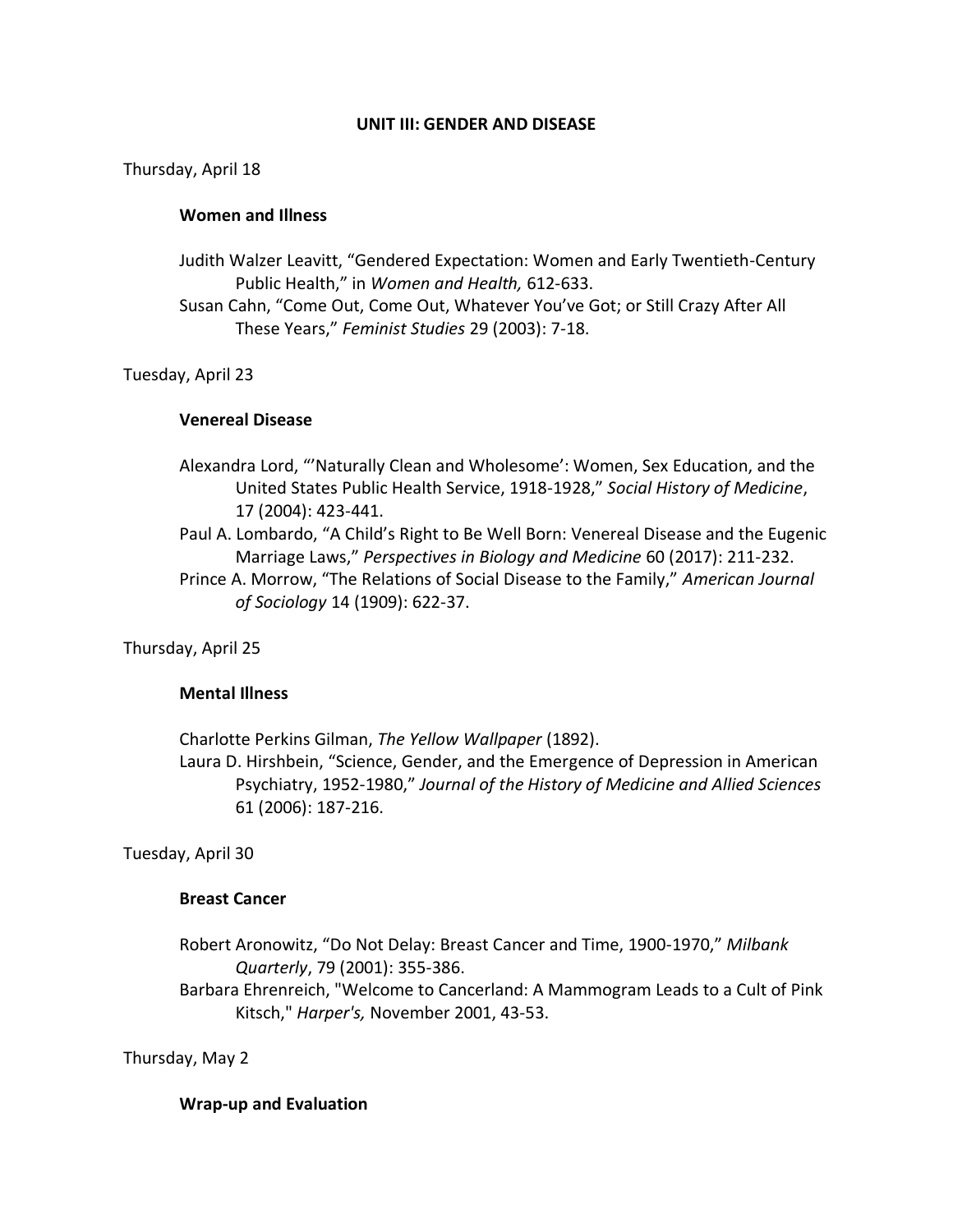#### **GENDER AND WOMEN'S STUDIES 531 Women and Health in American History**  Spring 2019 **Appendix I: How to Grade Your Participation**

#### **1) Attendance points** 3

If you show up on time and stay the whole class period, you earn full credit. If not, adjust accordingly.

#### **2) Attention points** 2

If you pay attention to the conversation, give yourself full credit. If you read a magazine, do a crossword puzzle, or take a nap, adjust accordingly.

## **3) Preparation points** 2

If you read all the readings, give yourself full credit. If not, adjust accordingly.

#### **4) Participation**

Participation points gauge several aspects of course involvement. They reflect whether you have understood the basic issues, engaged with the material, volunteered your opinions, and listened to your classmates. Choose the category (and the point assignment) that best fits your situation.

| Category A-no participation                                                                                                                                                                                                | 0             |
|----------------------------------------------------------------------------------------------------------------------------------------------------------------------------------------------------------------------------|---------------|
| did not participate in discussion                                                                                                                                                                                          |               |
| Category B-good participation                                                                                                                                                                                              | 1             |
| answered a question when directly asked<br>volunteered an item for a board list                                                                                                                                            |               |
| Category C-better participation                                                                                                                                                                                            | $\mathcal{P}$ |
| asked a question<br>participated in small groups discussion<br>voluntarily offered an interpretation of an event or reading<br>voluntarily offered a summary of a reading                                                  |               |
| Category D--best participation                                                                                                                                                                                             | 3             |
| advanced the conversation by building on the efforts of your peers<br>brought two comments or articles in conversation with each other<br>helped clarify a confusing text or claim<br>offered to play the devil's advocate |               |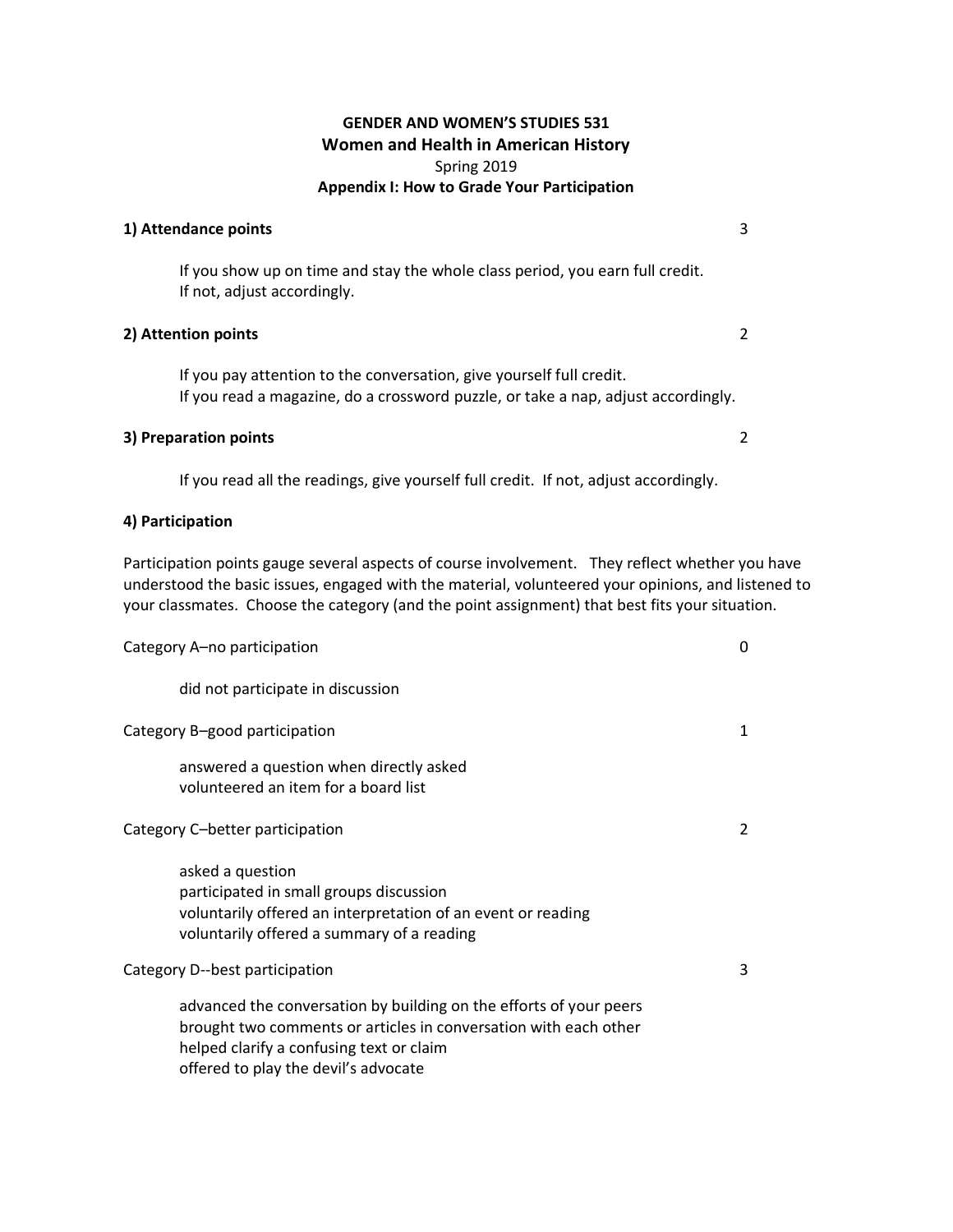I generally accept the grade you offer, but I have the final authority. Make sure you describe on the participation chart how you arrived at your number.

The discussion format is based upon the notion that students can and do learn from each other. To acknowledge this, **one bonus discussion point will be assigned by your peers.** After every discussion, you will indicate which two people you believe contributed most valuably to discussion that day and explain why. Please note that this is not a reward for sheer quantity. Instead, perhaps someone asked one question that you made you rethink an issue. Perhaps somebody brought two disparate strains together in a way that enlivened discussion. Perhaps somebody dared to offer a contrary opinion. Perhaps someone rephrased what you were trying to say in a way that helped others understand. Maybe someone helped you finally understand discourse analysis. Carefully consider which of your classmates helped you engage, understand, and analyze the material.

Attendance is part of your participation grade. You cannot participate in the conversation if you are not present for it. Participation grades will be figured to allow you one absence without penalty. Any absences beyond one may affect your participation grade. If you notify me within 12 hours before class or after class that you will be unable to attend, I **may** waive any missed-class penalty. If you are sick, please don't come to class and do notify me.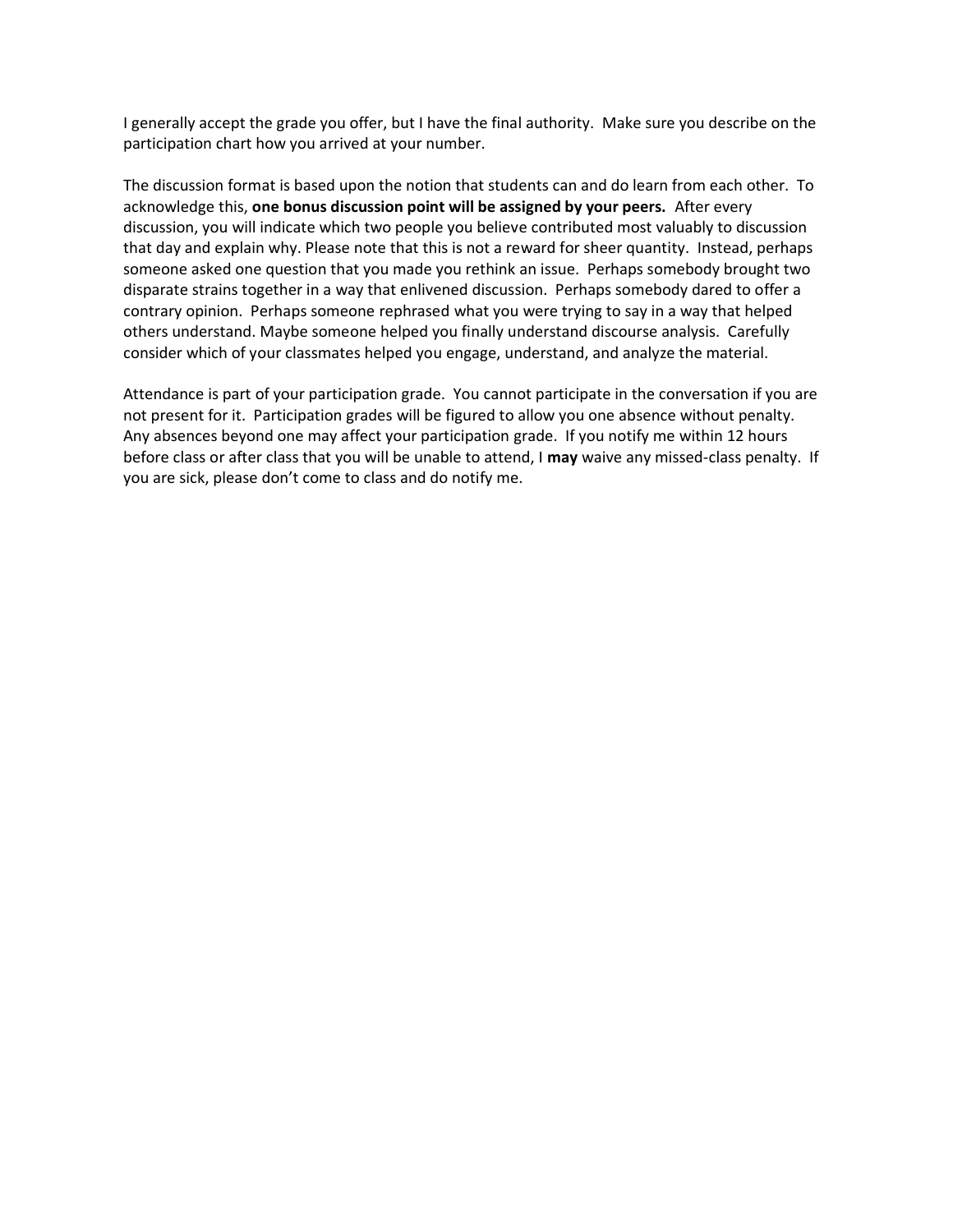# **GENDER AND WOMEN'S STUDIES 531 Women and Health in American History**  Spring 2019 Appendix II: Approaching Texts

#### **As you read:**

Decide whether the source is a primary source or a secondary source. (In general, a primary source is a text generated at the time of the event or issue or person discussed. A secondary source is a document that analyzes that event, issue, or person from a historical perspective. If the topic of discussion is tuberculosis in the early 19<sup>th</sup> century, primary sources might include medical literature, newspaper articles, journal entries, short stories, domestic health guides, and personal letters from the early 19<sup>th</sup> century. Secondary sources might include a historian's account of tuberculosis in the early 19<sup>th</sup> century that was written in the 20<sup>th</sup> century. There are cases where the differences are more fuzzy, but start from this rough distinction.

#### **If the source is a primary source:**

a) Note the date. What else happened at the same time? Make sure you understand the chronology of the sources for any given topic.

- b) What perspective does it illuminate? Was it written by a middle-class woman facing childbirth? Was it written by a physician advising women how to cope with childbirth?
- c) What is the author's goal? Is she trying to persuade? Inform? Seduce? Scold?
- d) Who is the intended audience for the piece?
- e) Look up words and phrases you don't know.
- f) Can you identify a take-home message?

#### **If the source is a secondary source:**

a) Figure out the author's argument. Every article has a main point. Make sure you know what it is. (Knowing the argument is different than knowing what the article is about).

b) What kind of evidence does the author use? (Prescriptive literature, diary entries, medical journals?) Is the evidence appropriate for the argument?

c) Is the argument persuasive? Has the author proven his or her claim?

d) Keep track of the chronology. In other words, if the author is describing change over time, make sure you understand how, when, and why things change.

e) Look up words and phrases you don't know.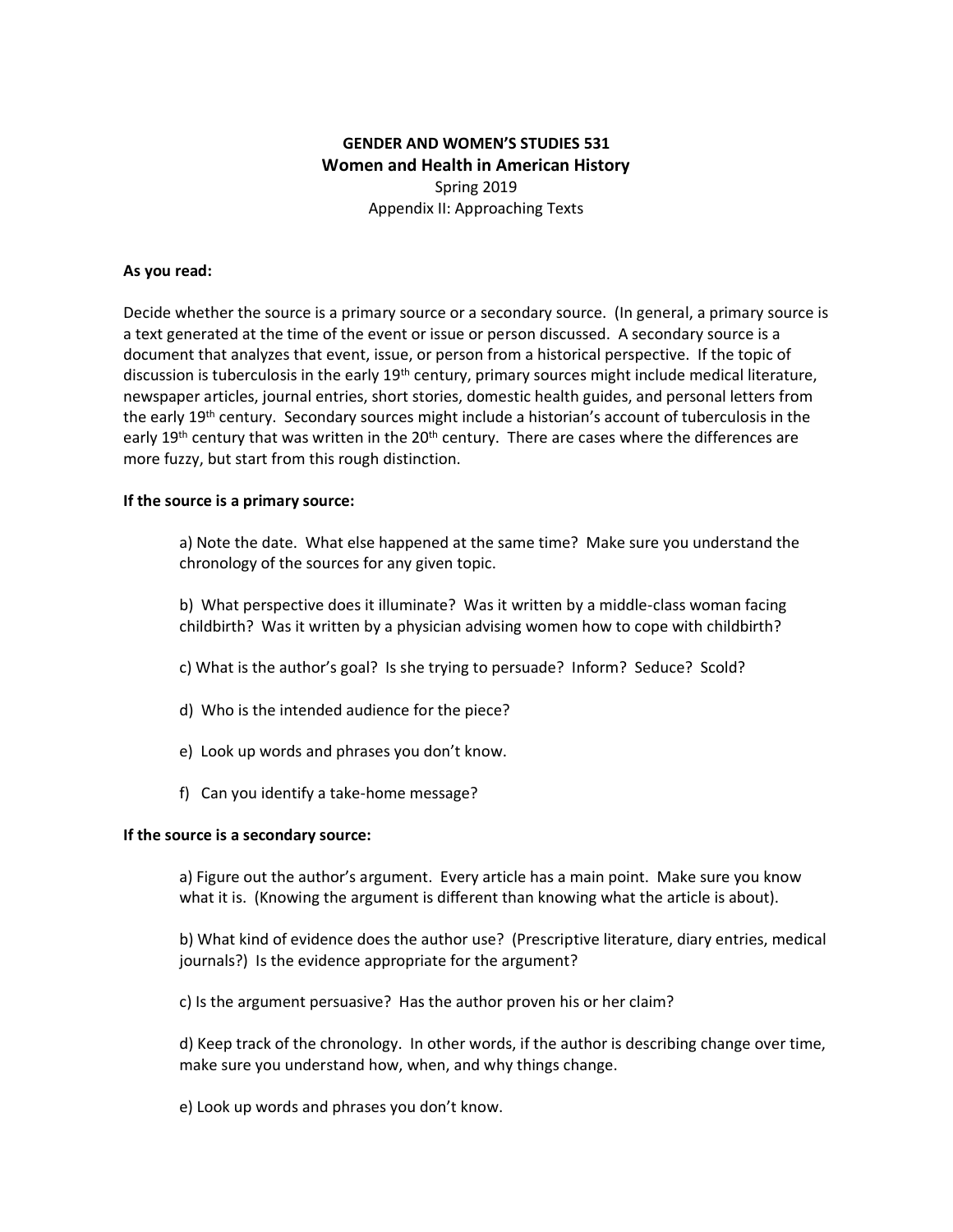#### **GENDER AND WOMEN'S STUDIES 531 Women and Health in American History**  Paper Grading Criteria Appendix III

#### **Grading Criteria:**

The paper will be evaluated on the specificity of its thesis, the soundness of its organization, the strength of its analysis, the effectiveness of its evidence, the originality of its ideas, and the grace of its style.

**Thesis:** A thesis is the reason a paper exists; it is the point you are trying to make. A thesis should not merely describe what the paper does ("This paper examines the validity of the biological understandings of gendered behaviors"). Instead, your thesis statement establishes your claim ("The efforts to link gendered behavior and biology always rely on culturally and historically specific notions of gender. The failure to recognize the culture-bound definitions of gender weakens the claims that gendered behaviors--such as playing with truck--are biologically based.")

**Organization:** The organization of your paper should revolve around your thesis. Each paragraph should build an argument in support of the thesis. Consider every paragraph a mini-argument. It should have one main idea (presented in the topic sentence) and three to five sentences (or so) that clearly support the topic sentence. Each paragraph should be connected to the one above it by a transition. End with a conclusion that explains how your paper contributes to the history of the American body.

**Evidence:** For the critical reaction paper, your evidence will come from the course reader. For the research project, you will need to track down the evidence yourself. In both cases, I will evaluate the appropriateness of the evidence for the claims you are trying to make.

**Analysis:** Your paper should analyze and interpret the evidence to support your claim. Imagine for a moment a courtroom drama on TV. The gun, the barking dog, the tire tracks are all deployed by the prosecutor to support her case. But she does not merely describe the evidence; she uses it to make a point. She claims that the fingerprints on the gun, coupled with the tire tracks that match Jane Doe's car prove that Jane murdered Hello Kitty. Or pretend you are the defense attorney who analyzes the same evidence to prove Jane is innocent. The defense attorney notes that the finger prints provided only a three-point match, and besides, Jane shoots regularly at the firing range. Further, he claims that Jane loaned her car to her friend Willy that night so he could attend a "Dance, Dance Revolution" tournament. In other words, evidence does not speak for itself; your analysis gives evidence meaning. In the same way, you must analyze your sources, you must interpret them, to make a convincing case.

**Originality:** A first-rate essay will not just reiterate the claims made in the readings or the ideas raised in discussion. Instead, the best essays will use the readings and discussions as the starting point to explore and create your own interpretations of a topic.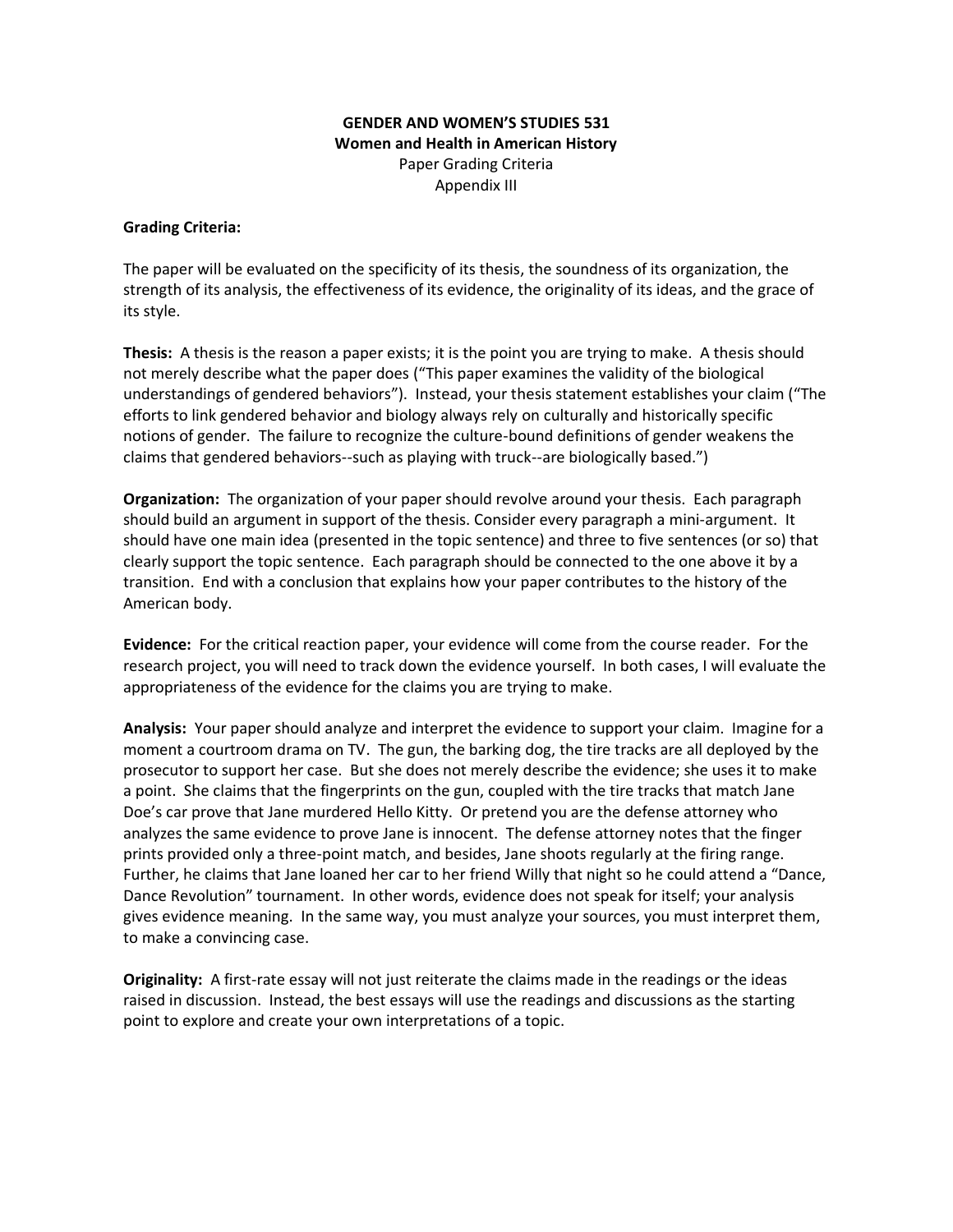**Style:** The best ideas can fail to impress if packaged carelessly or imprecisely. Vague or messy prose tends to leave the reader puzzled and frustrated rather than persuaded and enlightened. Take care that your prose illuminates your ideas rather than obscures them. Take your work seriously enough to pay attention to the way it is packaged.

Some particular items to keep in mind.

#### *Strive for clarity*

If a reader must read a sentence three times to understand it, the writing hinders the idea.

Sometimes hazy prose reflects hazy thinking. Make sure you know exactly what you are trying to say before you say it.

#### *Strive for precision*

Avoid claims like "people thought," "doctors argued," "women dieted." Which people, doctors, or women? All of them?

#### *Avoid baggy sentences*

Good prose is direct prose. As a result, good writers rid their sentences of all extraneous words. For example, I could advise you that if there is any way at all to get rid of extra words in your sentences that are not absolutely necessary, they should be gotten rid of if you can. Or in the words of Strunck and White, "Omit needless words."

#### *Use active voice*

Instead of saying "The study was conducted," try "Mr. Smith conducted the study." This is desirable for several reasons. 1) It often allows you to omit needless words. 2) It forces you to identify the historical actors. "It was generally believed..." is a dead give-away that you only have a vague ideas who believed. 3) Active voice forces you to use punchy verbs rather than the drab and generally unhelpful form of the verb "to be." (See next point.)

#### *Use vigorous verbs*

Verbs provide the foundation of good writing. Unfortunately we often use verbs that provide no action such as forms of the verb "to be" or its helper verbs (am, is, was, were, are, be, been, being, have, has, had, do, does, did). These are perfectly fine, but try replacing them with something jazzier or omit them altogether. "She was a good student," provides basic but bland information. "She excelled in math and science," adds verve and specificity. Further, "he laughed" can usually replace "he was laughing." Finally, avoid turning perfectly good verbs into nouns. Consider the following: "The mirror *had* a *reflection* of the lake on it." "The mirror reflected the lake," is stronger.

#### *Avoid careless stuff*

Run a spell check. Check for run-on sentences and sentence fragments. Proof-read.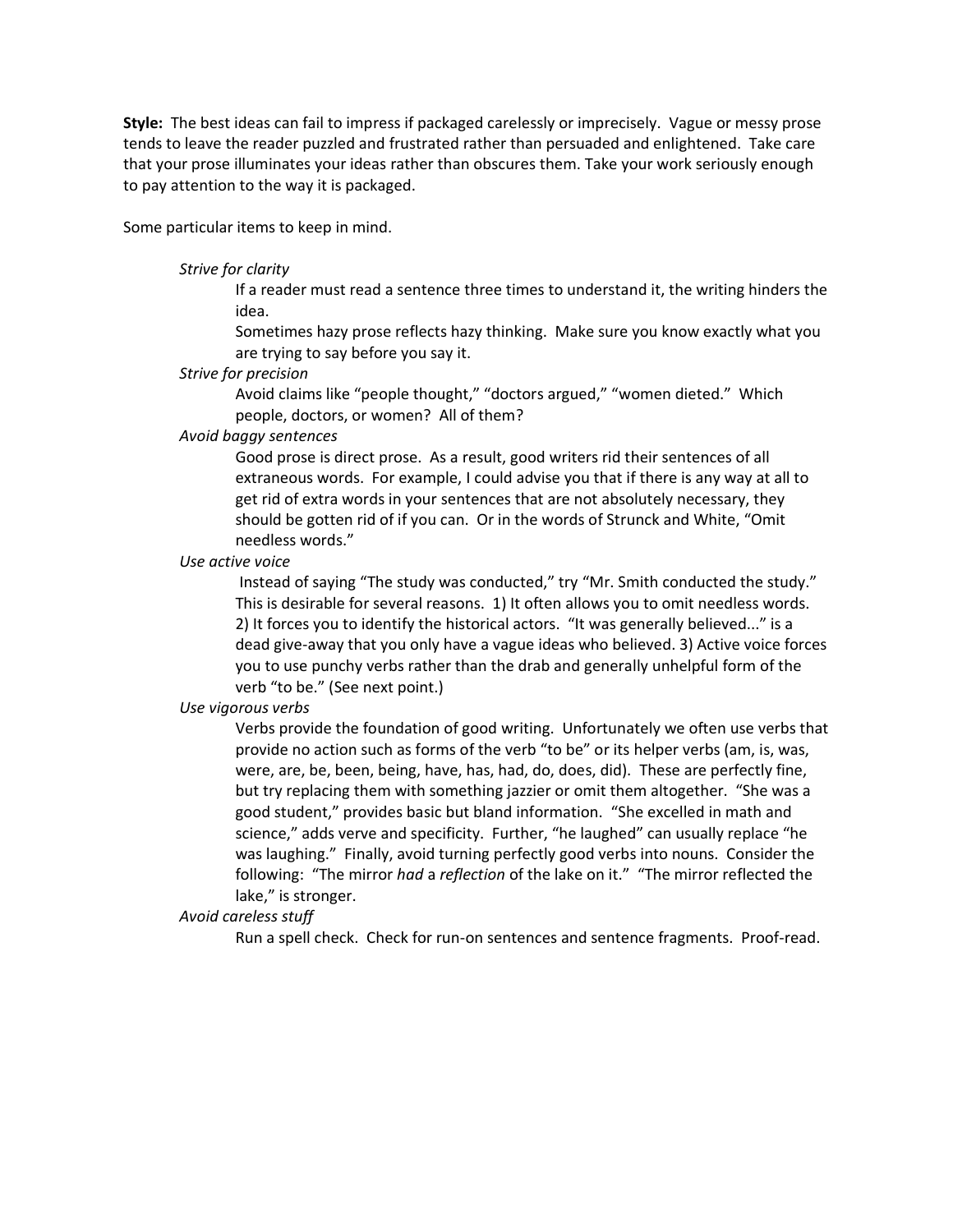#### What do grades mean?

- A (93-100) For outstanding papers only. Thesis and argument are clear, thought-provoking, and persuasive; research is thorough, appropriate, and creative; relationships drawn between evidence and ideas are sophisticated, subtle, and/or original. The paper also connects to larger trends addressed by the course. Writing is grammatically correct and succinct. The argument flows well from point to point, without any puffery or wasted words.
- AB (88-92) For very good papers that for some reason fall short of the criteria listed above. For example, the argument may be murky in one place; information may be presented that doesn't directly or clearly contribute to the argument; writing style may be awkward here and there, or flawed by one or two consistent (if minor) grammatical errors.
- B (83-87) Your basic good grade. The paper may pursue a straightforward but not especially deep or sophisticated argument; it is okay as far as it goes, but it doesn't penetrate the material very far. It may lack enough primary research to make the argument completely persuasive. It may have a flash of brilliance that is unfulfilled, counterbalanced by minor grammatical problems, a weakness in argumentation, and/or a significant misunderstanding of events or chronology.
- BC (78-82) The paper shows some of the basics of the ideal paper, but is weakened by a lack of serious think-work, evidence gathering, or writing problems. It may make superficial connections without offering sufficient evidence to make the connections plausible or persuasive, or it may have what is in principle a good argument supported by incorrect facts or chronology. Alternatively, it may provide a fairly solid argument with minor flaws, from which the reader is repeatedly distracted by awkward or ungrammatical prose.
- C (70-77) A grade signifying some serious problems in paper design, expository writing, or primary research. It may deliver facts without a recognizable thesis or argument; it may wander away from the point; or it may be a thoughtful attempt so weakened by writing problems (grammar, punctuation, word choice) that it is difficult for the reader to understand a crucial point you are trying to make. Alternatively, it may offer a strong thesis without providing sufficient primary evidence. Also used for papers that do not ask historical questions.
- D (60-69) A marginal grade. This grade usually indicates a paper does not meet the requirements of the assignment in two or more ways: the paper does not ask a historical question, lacks an original thesis, and/or relies almost exclusively on secondary sources. There may be some evidence of reading in the secondary literature, but the paper indicates no effort at synthesis or critical engagement. Also used for essays that are just barely coherent.
- F (0-59) For unacceptable essays. An essay may be judged unacceptable if it contains plagiarism (see below); if it fails to meet three of the major requirements for the paper; if it consists primarily of content inappropriate to the themes of the course; or if the writing fails to meet standard college-level requirements of basic communication in English.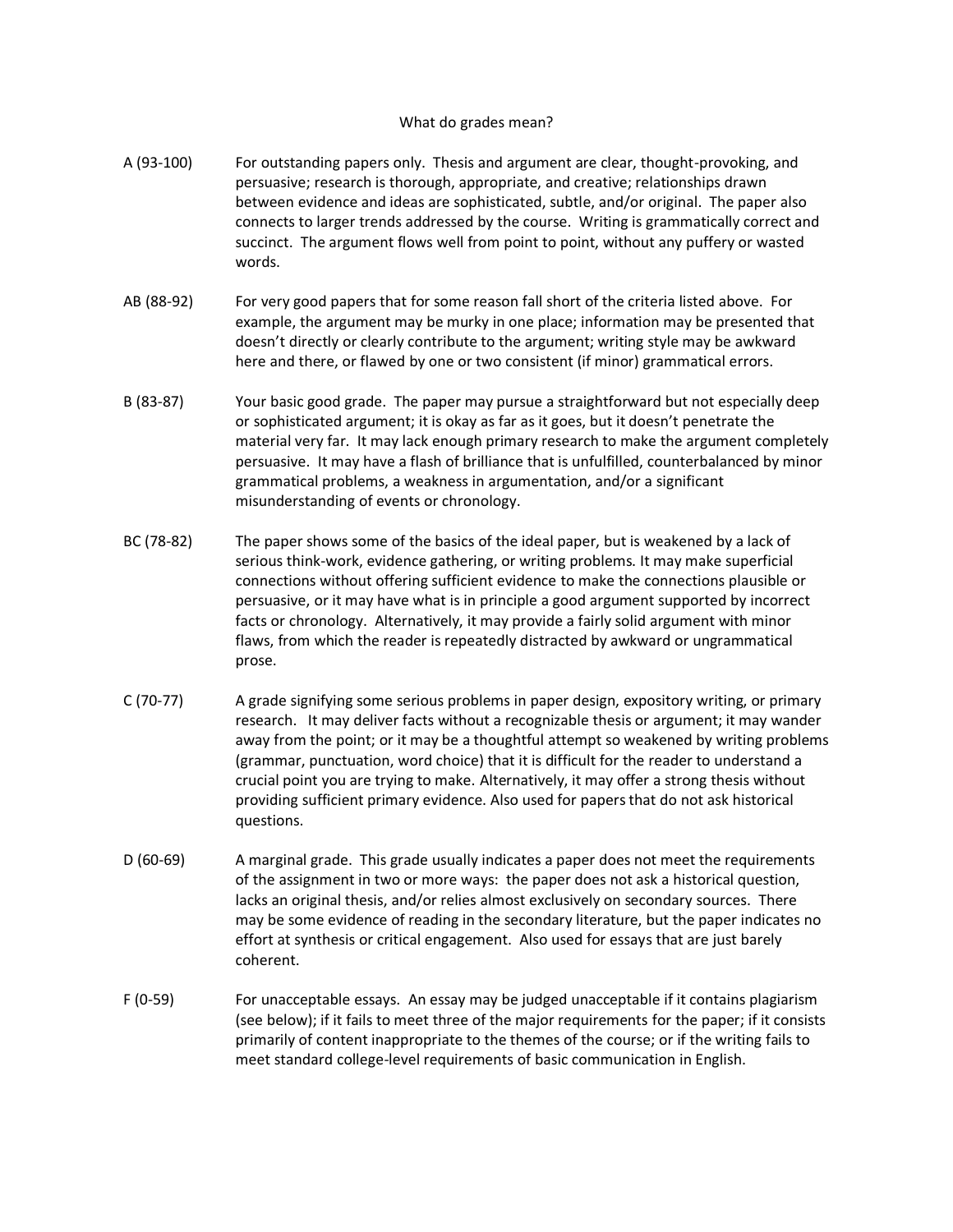#### Women and Health in American History **HISTORICAL RESEARCH PAPER ASSIGNMENTS** Appendix IV

The culminating assignment in this class is a historical research paper. Historical research papers are always demanding assignments, requiring time and the development of a variety of skills, many of which may be new to you. To make this task manageable, I have broken the process into several discreet assignments that help you build the final paper.

#### STEP I: PICK A TOPIC

#### **Due January 31**

The topic of your research paper must address the history of women's health (or gender and health) in United States. The paper's focus must be historical; the paper may be inspired by contemporary topics, but you must ask historical questions.

#### **How to find a topic**

Review the syllabus. Do any of the topics make you want to know more? Look more closely at individual readings. Do they raise any compelling questions? Leave interesting aspects unexplored? Provide tantalizing ideas about sources? Inspire you to challenge the author's interpretation of the past?

Look for places where there are gaps in the syllabus. The class does not cover the history of infertility or miscarriage, for example. While it looks at contraception, many forms of contraception will not be discussed. There are many diseases and conditions that could benefit from a historical analysis. These might include conditions where women's experiences are central to the construction and understanding of the disease or condition. These include anorexia nervosa, hysteria, toxic shock syndrome, and premenstrual syndrome. But there are stories of gender in almost all histories of disease; your project might be to write a history of women with AIDS or tuberculosis. How are girls with autism or ADHD treated differently than boys?

There are endless topics that focus on women as health care providers. The categories on the syllabus are a rich beginning. Perhaps you are interested in the first twenty women who graduated from UW Madison medical school. Or the role of nurses in the influenza epidemic of 1918. Or the immigrant midwives in Milwaukee. But think beyond these categories. You could write on women caregivers of gay male AIDS patients, or the women who founded Mothers Against Drunk Driving in Madison.

Be as specific as you can. I realize that your paper's focus may narrow or change as you begin your research, but try to think small at the start. Rather than choosing the history of women and venereal disease, for example, perhaps you could research the government publications directed to men about the dangers of prostitutes. Or you could study government anti-VD publications written for girls and women. Or you could study quarantine centers for women who tested positive for STIs.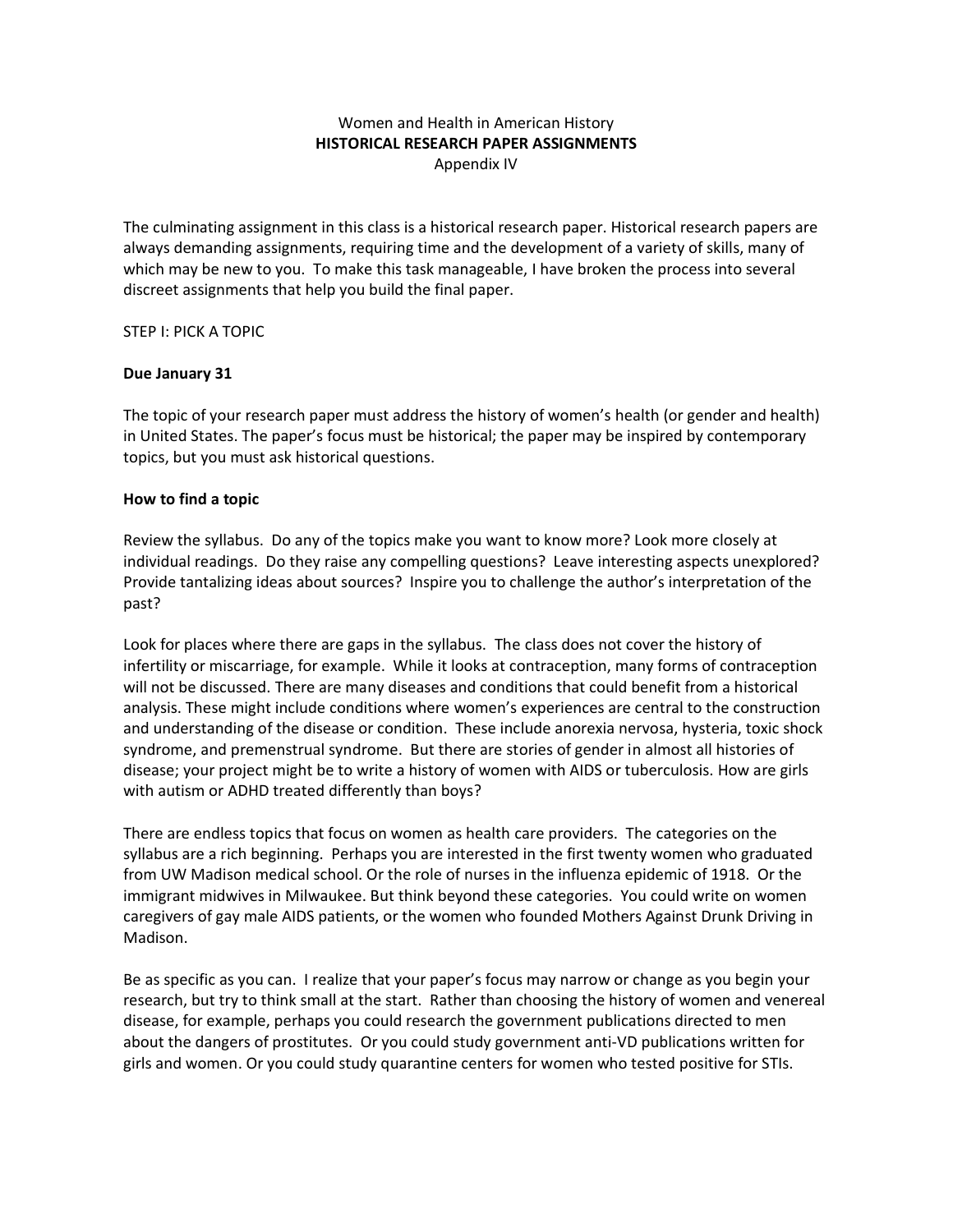Also think about perspective. Let's say you are interested in writing about PMS. Do you want to study medical debates about it? Self-help books promoting it? Its use as a criminal defense? Feminist responses to it? Its coverage in sex education or health classes? Now is the time to consider these options since perspective often determines our sources.

In addition to the material covered on the syllabus, some possible very general topics include:

Toxic Shock Syndrome PTSD Menopause Premenstrual Syndrome ADHD Autism Gender Identity disorder Obesity Alcoholism Sex Addiction Inhibited Sexual Desire Chronic Fatigue Androgen Insensitivity Syndrome Fibromyalgia Anorexia Nervosa Lupus Masturbation

Leprosy German Measles Depression Melancholia Polio Lung Cancer Cirrhosis of the Liver Congenital Adrenal Hyperplasia Nurses in the civil rights movement Women workers at free health clinics La Leche League Operation Rescue Crisis pregnancy centers Home birth midwives Sickle Cell Anemia Feminist Health Clinics Lay Health Workers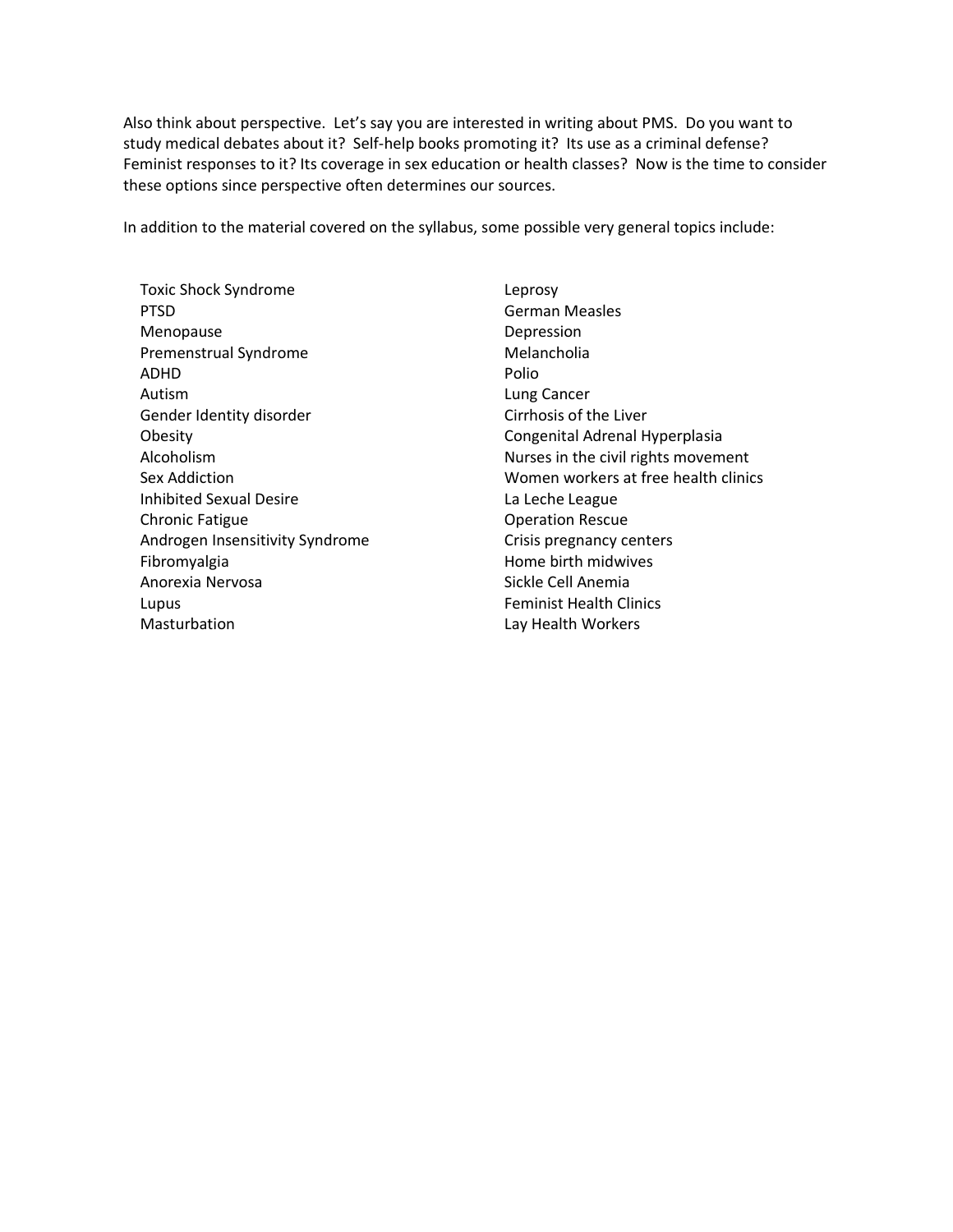#### STEP TWO: FIND OUT WHAT HAS BEEN WRITTEN ABOUT YOUR TOPIC Secondary Source Analysis **First Polished Draft: Due February 14 Final Draft: Due February 28**

When you begin a historical research paper, one of your first steps is to find out what has already been written on the topic by historians. We call these historians' accounts secondary sources. Secondary sources are historians' reconstructions and interpretations of the past. Most of what any of us know about the past comes from reading (or somehow engaging with) secondary sources. These include museum displays, podcasts, books, documentary films and articles in magazines and academic journals. Secondary accounts build arguments about and offer interpretations of the past based on primary evidence (see below). Historians attempt to persuade through evidence and argument that their account of history is correct.

By writing a historical research paper, you will be essentially creating a secondary source. This assignment, then, is to analyze a secondary source on your topic to better understand how a history paper is constructed.

Find three secondary sources, preferably two journal articles and one book. When looking for secondary articles, I urge you to start with two databases, *America: History and Life*, and *History of Science, Technology and Medicine*. Micaela Sullivan-Fowler might suggest other places to look. List all three sources, using Chicago/Turabian Bibliography citations. [\(https://writing.wisc.edu/handbook/documentation/docchicago/notes-bibliography/\)](https://writing.wisc.edu/handbook/documentation/docchicago/notes-bibliography/)

Using one of your sources, assess in 3-5 double-spaced pages, the success of the author's argument. Your assessment, framed as a thesis of your own, should include a description and analysis of the following: the author's thesis, the shape of the argument (how the author attempts to demonstrate the thesis), the nature and use of the evidence. Questions to keep in mind include: Is the nature of the evidence appropriate for the argument? (Why or why not?) Does the author deploy and interpret the evidence convincingly? Whose perspective does the author center? Does the author seem to have a particular agenda that influences their interpretation or choice of evidence? Could the author (or the reader) have reached a different conclusion from the evidence? What questions does the author ignore? What kinds of sources does the author neglect?

# STEP THREE: PRIMARY SOURCE WORKSHEET **Due February 21**

Before you think about historical sources, start to think about historical questions. What did physicians think about abortion before Roe v Wade? What were girls told about menstruation before 1970? How have black churches responded to high rates of maternal and infant mortality in African American communities? How did nurses participate in the civil rights movement? To answer each of these questions, you'll need to rely on different *kinds* of sources.

Historians build their arguments on primary sources. A crude way to understand the distinction between primary and secondary sources is to think of primary sources as things generated during the era under study and secondary sources as things created by historians looking back in time. There are more kinds of primary sources than I can possibly list, but some that might be relevant for this class include personal letters and diaries, patient records, government documents and records, advice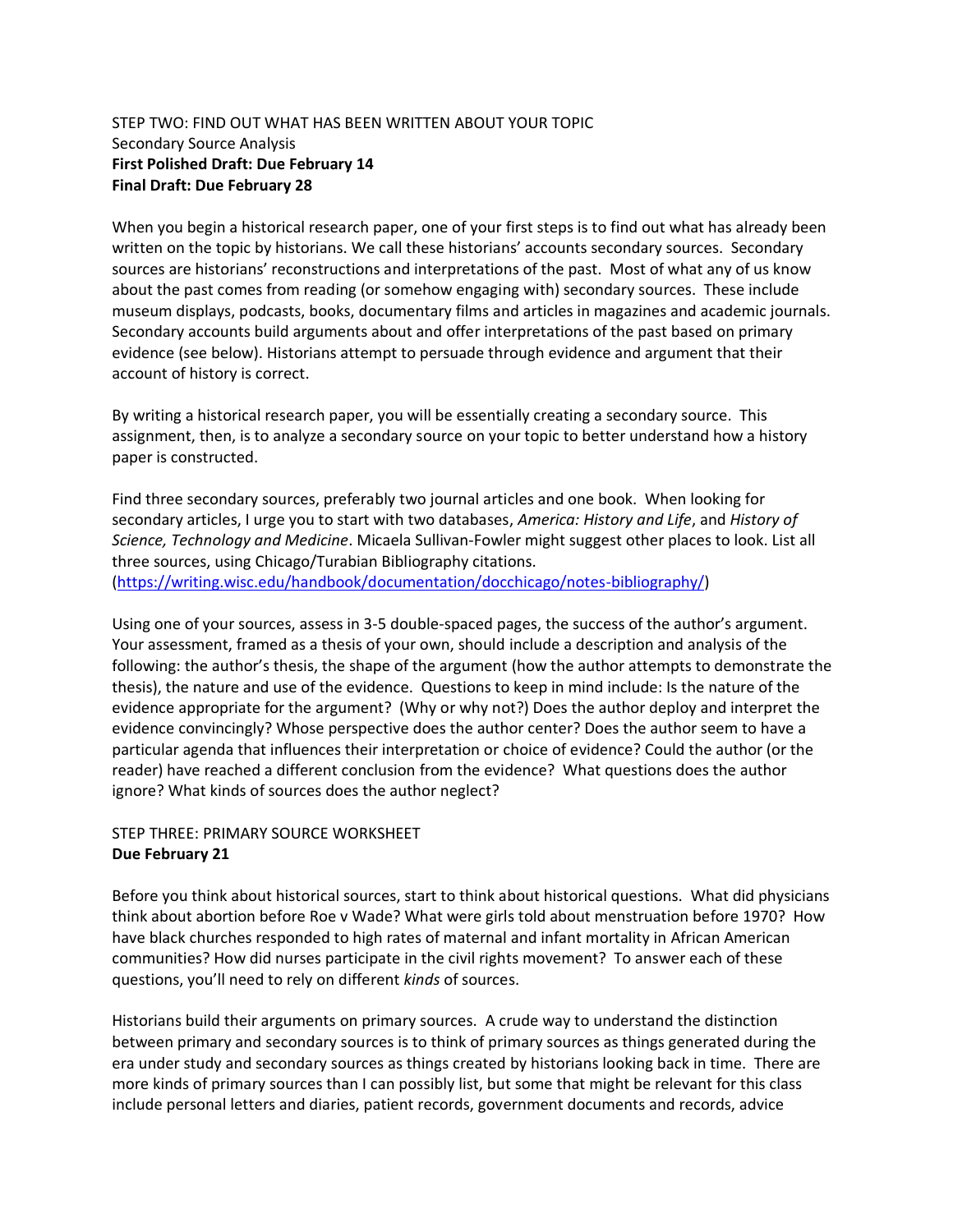literature, sex education curricula, advertisements, educational films, articles in academic journals (including medical journals), newspaper articles (even student newspapers), manifestos, protest posters, pamphlets, sermons, newsletters, magazine articles, books, congressional testimony, immigration records, licensing records, and organization records. Some are written for scholarly audiences, some for popular audiences, some for no audience at all. Some are meant to create a historical record; some are meant to last a day or a week. Whew!

This assignment has two parts.

Part One: Find three primary source documents on your topic, choosing one each from three of the following six categories.

- 1) a source targeted to a medical audience (e.g., a medical text book an article in a medical journal);
- 2) an unpublished source (e.g., a personal letter or diary, meeting minutes, patient records);
- 3) something targeted to a popular female audience (e.g., an advertisement, a magazine article in a women's magazine, a pregnancy advice book, a menstruation filmstrip);
- 4) something created by a government (e.g. Congressional debates on the Hyde Amendment, Wisconsin midwifery licensing applications, WWII anti-venereal disease films);
- 5) a newspaper article (national, small town, ethnic, university);
- 6) ephemera (e.g. posters, flyers, pamphlets)

Part Two: For each of your three sources, answer the following questions: What is the title? Who was the author/creator? What kind of source is it? When was it created? Where did you find it? Why was this source created? Who is the intended audience? Is the information in the source reliable? (How do you decide?) Whose point of view does this source convey? Does it demonstrate obvious bias? What can you tell about the context for the document? What kinds of questions about your topic does this source help you answer?

STEP FOUR: RESEARCH QUESTION AND PLAN **Due March 7**

In no more than one single-spaced page, describe your research question and your plan for answering it. Your question should be situated in the secondary literature on your topic and it should reflect your preliminary research.

Your discussion of your research question is where you move from your initial topic on birth control to a paper that looks at when and how University Health Services at UW Madison began to offer oral contraceptives to its unmarried students. This is where a paper on body image becomes a paper that examines the coverage of anorexia nervosa in women's magazines in the aftermath of Karen Carpenter's death. This is where a paper on alcoholism becomes a paper that asks how the Women's Christian Temperance Union addressed the needs of women drinkers.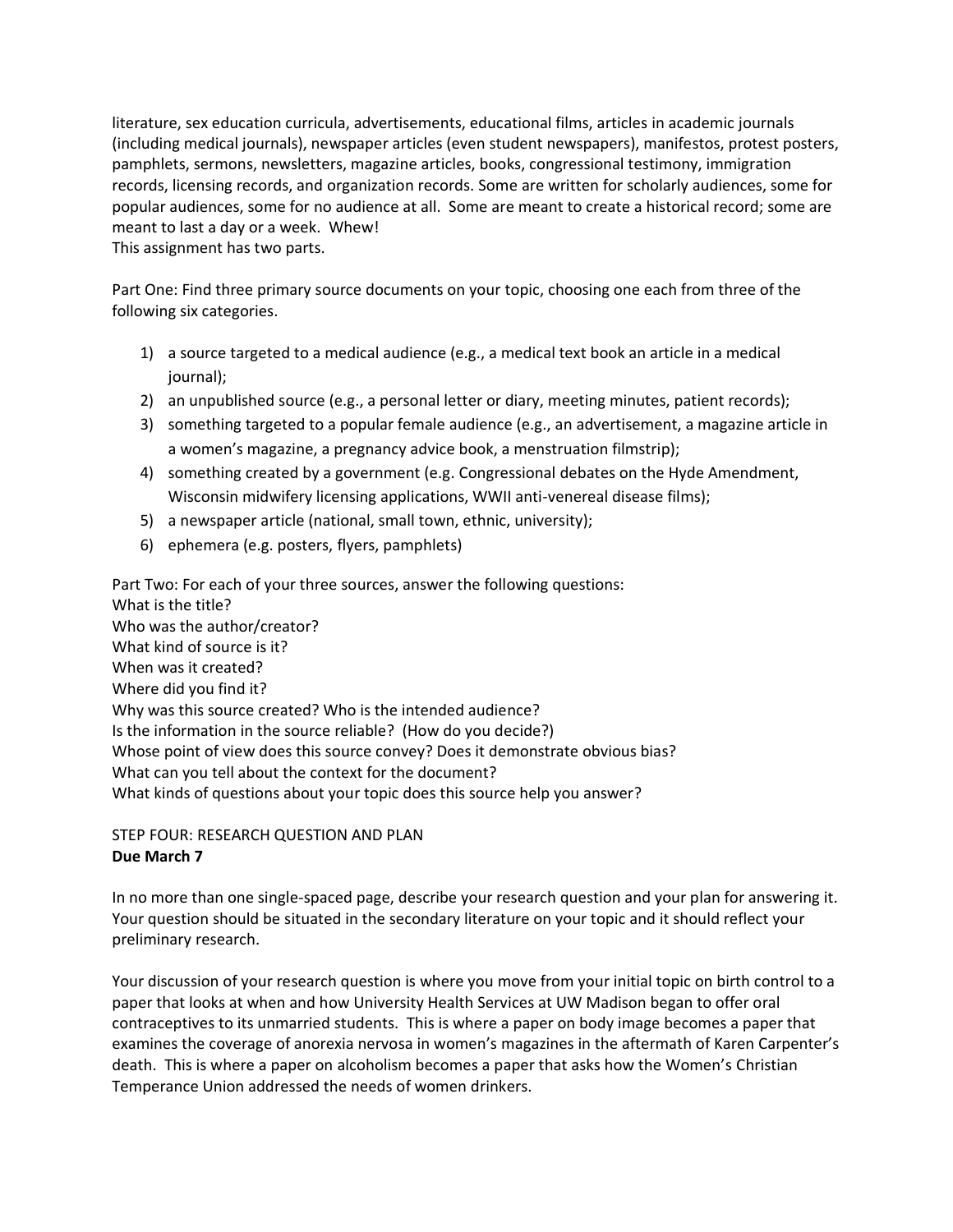Your discussion of your *research question* should 1) reflect how your project fits with and is different from other research on the topic (that is, how it relates to the secondary literature), 2) anchor the topic in time and place, 3) describe its perspective (whose point of view does it illuminate?), and 4) explain why the question is important.

Your research plan provides a road map for how you intend to answer your question by identifying the kinds of sources you plan to use. Your discussion of your *research plan* should 1) provide an overview of your research to date (successful and unsuccessful), 2) describe the sources you still need to locate and analyze, and 3) explain why you think these sources will provide the evidence you need to answer your question.

# STEP FIVE: THESIS AND BIBLIOGRAPHY **Due March 28**

In this assignment, you need to 1) articulate your thesis (that is, the answer to your research question) and 2) describe how you will build the argument that supports it. Put very crudely, this will take the form of "I am going to demonstrate x by describing and analyzing a, b and c." In no more than one single-spaced page (one double-spaced page might suffice) describe your thesis and how you intend to support it.

In order to complete this exercise, you must have waded quite deeply into your evidence. (How will you know what you can conclude from your evidence before you have seen and analyzed it?) Sometimes your thesis will become sharper and more nuanced after you write a draft of your paper. Your thesis will often shift a bit before it reaches its final form, but you should have an informed working thesis.

Attach a bibliography that includes at least two secondary sources and at least five primary sources that you have already found useful. (The number of primary sources a paper requires is extremely variable. It depends on the nature of your question and the nature of your sources. I can imagine a paper that relies on three primary sources (self-help manuals on natural childbirth, for example) or a paper that needs more like twenty sources (local Wisconsin newspaper coverage of women and AIDS, for example). My assessment of your bibliography will consider whether you seem to have identified a sufficient number of sources

#### STEP SIX: RESEARCH PAPER **First draft due April 11 Final draft due April 30**

This is where you put it all together. Aim for 12-15 pages. Use Chicago/Turabian footnotes.

## **RESOURCES**

I do not expect you to write a great history paper all on your own. This campus has many resources to help, and I urge you to use them.

- 1) Me. I have experience with historical research and writing, and I very much want to see you all succeed. Do come visit in office hours or make an appointment.
- 2) Librarians. We are visiting two different libraries on campus during the first few weeks of the semester, and you will receive instruction from librarians. Outside of our class, I encourage you